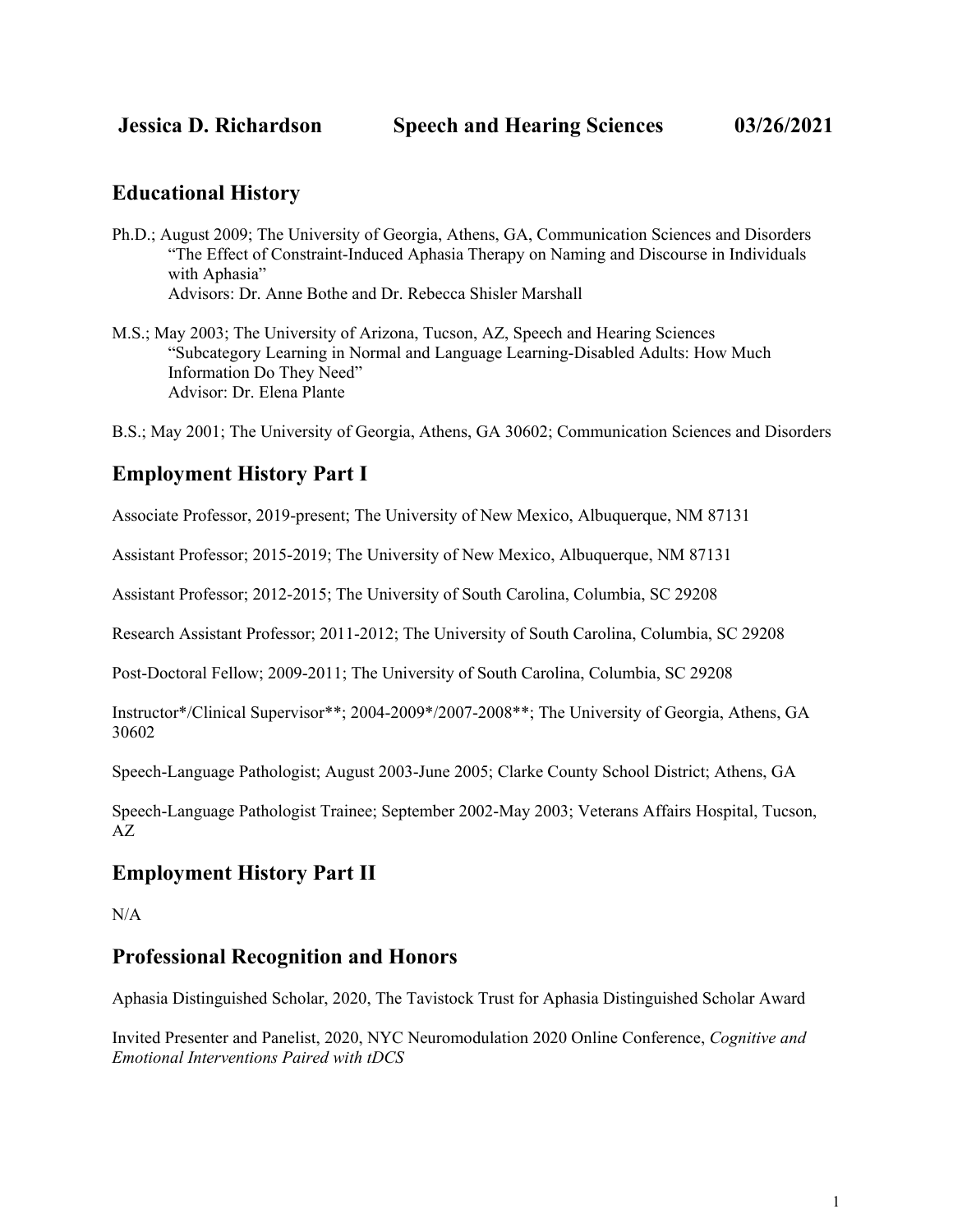Invited Issue Editor, 2019, Seminars in Speech and Language, *Advances in Discourse Assessment and Treatment*

Invited Panelist, 2018, Neural Control of Movement Conference, *Non-invasive neuromodulation for enhancement of plasticity and sensorimotor performance.*

Invited Co-Presenter, 2017, 80<sup>th</sup> Annual American Speech-Language Hearing Association Annual Convention, Speech and Language Science Special Interest Group, *The use of current technology in research and clinical application.*

Invited Workshop Speaker, 2017, 15<sup>th</sup> Annual SLP Workshop hosted by Adler Aphasia Center and Mercy College, titled *"Aphasia Assessment: Practical Approaches to Examining Communication in the Context of the Whole Person"*

Invited Presenter, 2016, National Institutes of Health Workshop titled *"Transcranial Electrical Stimulation (tES): Mechanisms, Technology, and Therapeutic Applications"*

Meritorious Poster Award for highly rated poster submission, 2015, American Speech-Language Hearing Association

Invited Speaker, 2015, TEDxColumbiaSC,<https://www.youtube.com/watch?v=m3BF-4GxZAY>

Young Investigator Award, 2013, NYC Neuromodulation Conference

Awarded Advancing Academic Research Careers (AARC) Award, 2013, American Speech-Language Hearing Association

Voted "Most Influential Professor", 2009, Class of 2009 National Student Speech-Language-Hearing Association Members, The University of Georgia

Selected to participate in The Graduate School's Emerging Leaders Program, 2008, The University of Georgia

Recipient of Outstanding Teaching Assistant Award, 2008, The University of Georgia

Recipient of Jean R. Guloien Outstanding Master's Student Award, 2003, Department of Speech and Hearing Sciences, The University of Arizona

Recipient of Merit-based Graduate Tuition Waiver, 2001-2003, The University of Arizona

Golden Key National Honors Society, Delta Epsilon Iota National Honor Society, National Society of Collegiate Scholars, 2000-2001, The University of Georgia

Awarded Wesley Adair Scholarship Trust, 2000-2001

Recipient of Hope Scholarship, 1995-2001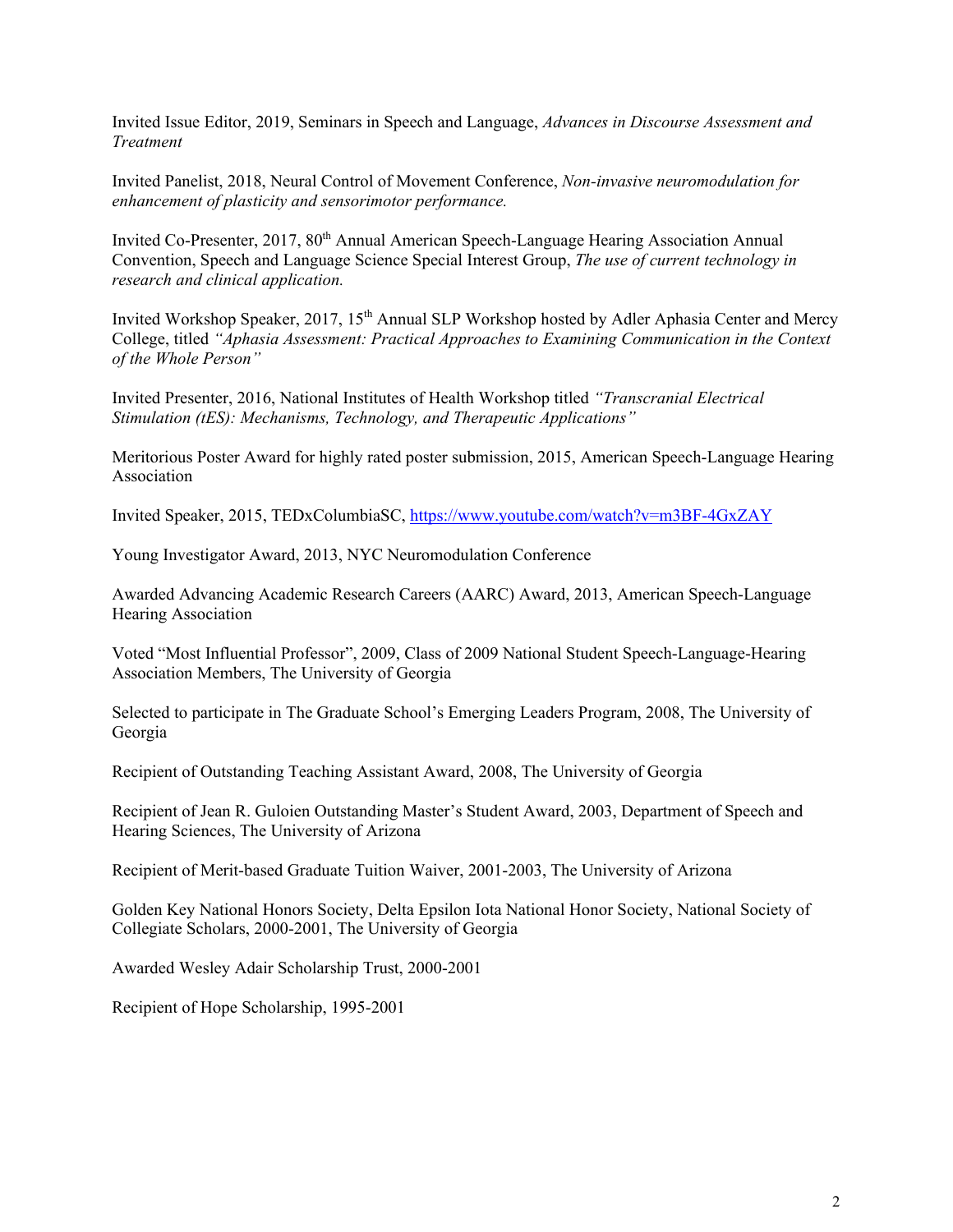## **Short Narrative Description of Research, Teaching and Service Interests**

My research interest is recovery from acquired brain injury, with a specific focus on aphasia recovery following stroke, neural plasticity, and the development of speech-language treatment approaches (including brain stimulation as an enhancer) that improve life participation. My lab uses neuroimaging to learn about recovery and response to treatment. The brain has to change in order for behaviors (such as those impacted by the brain injury) to change and improve. We use neuroimaging alongside behavioral assessment to investigate these changes. We also study the impact of brain stimulation on brain structure and function, as well as on behavioral outcomes, in both typical and clinical populations. These research questions are heavily dependent on the ability to detect change in behavioral outcomes or clinical endpoints, therefore several research projects also address development and refinement of assessment procedures and instruments. This includes projects focused on assessment and treatment fidelity, as well as development of clinician-friendly and informative discourse outcome measures that predict real-world communication abilities and life participation. Finally, participation in life activities after brain injury is not solely dependent on the ability to name objects or follow directions, which are the speech-language abilities most commonly used to chart outcomes, make treatment decisions, determine duration of thirdparty reimbursement, etc. Because many more factors contribute to successful communication and life participation, we study these at the levels of the brain injury survivor, caregiver, and community.

My lab conducts a wide range of clinically relevant and translational research. Whenever possible, we present our findings at conferences, in the classroom, in community meetings, and through peer-reviewed publications. My teaching draws heavily from my clinical research experience and findings, and my desire, which I state very clearly to the students several times a semester, is not to teach them everything they need to know – that is impossible – but to teach them how to think critically. I work hard to make learning fun, to encourage both the learning "fails" and "wins", and to help them understand the magnitude of the responsibility that is placed on their shoulders once they begin their careers as clinicians and/or researchers. Further, teaching extends beyond the classroom to mentoring of young researchers, providing training for students and colleagues in areas of my expertise, and similar teaching and mentoring activities.

The desire to serve persons with brain injury and their family and friends fuels all of my academic endeavors, not just those labeled specifically as "service", but also research and teaching. This is evident in many of the topics of my publications and presentations and in my teaching practices, as well as the service activities that I regularly conduct. Research projects are designed with the long-term goal of serving patients and their care partners, or serving other researchers in the community seeking to do the same. Teaching projects are designed to equip students with the skills, certifications, and experiences needed so that they are more than competent to serve patients and their care partners. Service activities are complementary extensions of these research and teaching activities. Service to the department, university, and local community extends beyond the required assignments to monthly meetings with New Mexico Brain Network, consultation and programming for the Post-Stroke Communication Group and Brain Injury Support Group, outreach tables at community events, NeuroChoir, and more. Service to the research community includes manuscript reviews, editorship, co-chairing research advisory committees and program chairs, and more.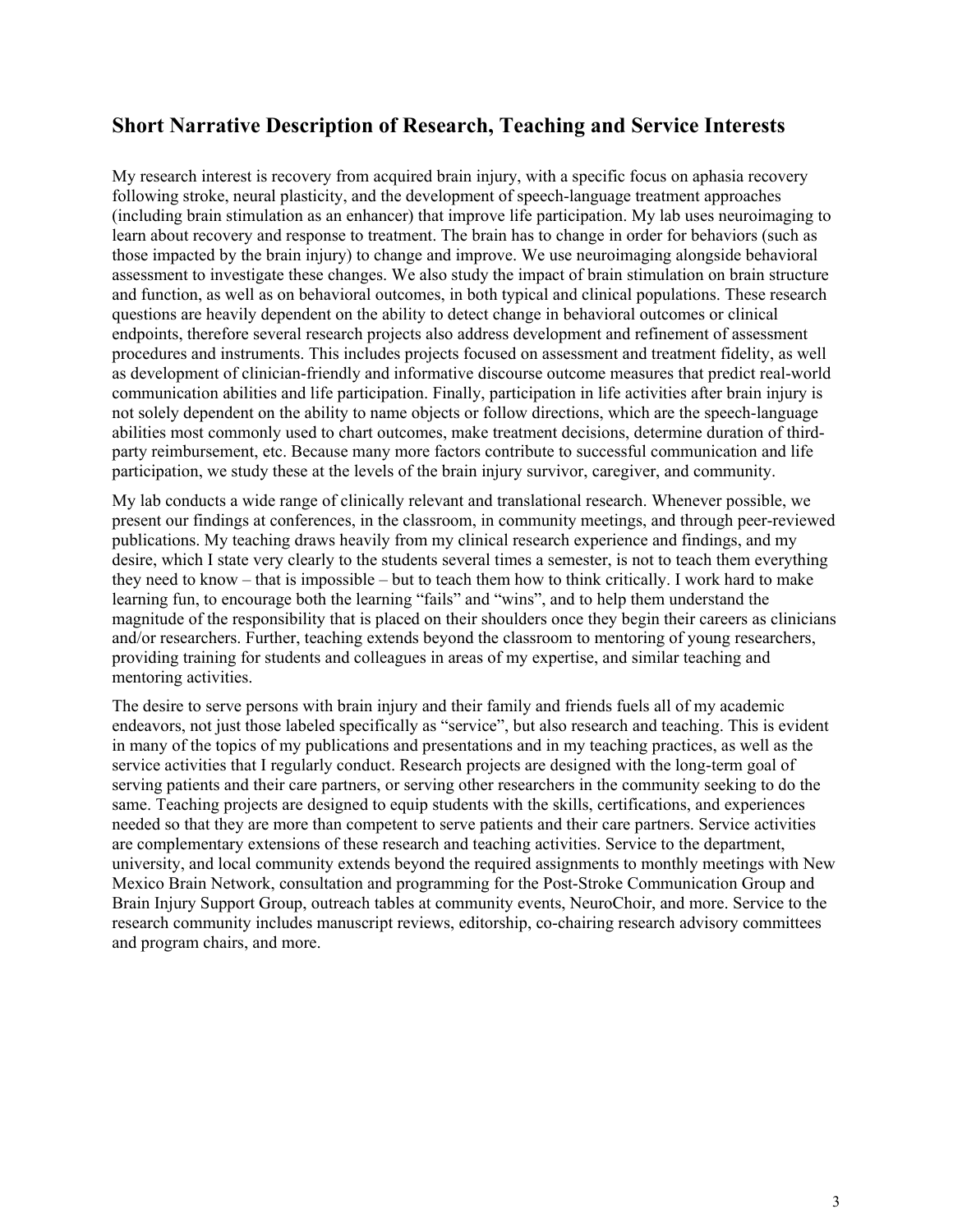**Scholarly Achievements** (name **bolded**; mentored students/researchers underlined)

## **Books Authored or Co-authored**

 $N/A$ 

## **Books Edited or Co-edited**

 $N/A$ 

### **Book Chapters Authored or Co-authored**

**Richardson, J.D**. & Dalton, S.G. (in press). Assessment of language impairment and function. In A. Hillis and J. Fridriksson (Eds.), *Handbook of Clinical Neurology*. Elsevier.

**Richardson, J.D**. & Dalton, S.G. (2018). The neural substrate of language. In R. Andreatta (Ed.), *Neuroscience fundamentals for CSD*. Plural Publishing.

**Richardson, J.D.** & Fridriksson, J. (2015). The insular cortex. In G. Hickok and S.L. Small (Eds.), *The neurobiology of language.* Academic Press.

### **Articles Published in Refereed Journals**

Dalton, S.G., Cavanagh, J.F., & **Richardson, J.D.** (2021, Mar 17). Resting-state EEG (rsEEG) in chronic aphasia is reliable, sensitive, and correlates with functional behaviors. *Frontiers in Human Neuroscience, section Speech and Language.* <https://doi.org/10.3389/fnhum.2021.624660>

**Richardson, J.D.**, Dalton, S.G., Greenslade, K.J., Jacks, A., Haley, K.L., & Adams, J. (2021, Jan 15). Main concept, sequencing, and story grammar analyses of Cinderella narratives in a large sample of persons with aphasia. *Brain Sciences, 11,* 110. <https://doi.org/10.3390/brainsci11010110>

Quinn, D.K., Upston, J., Jones, T., Brandt, E., Story-Remer, J., Fratzke, V., Wilson, J.K., Avila-Rieger, R., Hunter, M.A., Gill, D., Campbell, R., **Richardson, J.D**., Clark, V.P., Yeo, R.A., Shuttleworth, C.W., & Mayer, A.R. (2020, Oct 7). Cerebral perfusion effects of cognitive training and transcranial direct current stimulation in mild-moderate TBI. *Frontiers in Neurology: Neurotrauma and Cognitive Deficits, 11,* article 545174*.* <https://doi.org/10.3389/fneur.2020.545174>

Greenslade, K., Stuart, J.E.B., **Richardson, J.D.**, Dalton, S.G., & Ramage, A. (2020, Nov 12). Macrostructural analyses of Cinderella narratives in a large non-clinical sample. *American Journal of Speech-Language Pathology, 29*(4), 1923-1936. [https://doi.org/10.1044/2020\\_AJSLP-19-00151](https://doi.org/10.1044/2020_AJSLP-19-00151)

Haley, K.L., Jacks, A., Morrison, B., & **Richardson, J.D.** (2020, Aug). Balance and preference in activity participation for informal caregivers of people with aphasia: A questionnaire study. *Aphasiology, 34*(9), 1182-1200*.* <https://doi.org/10.1080/02687038.2019.1659936>

Haley, K.L., Cunningham, K.T., Jacks, A., **Richardson, J.D**., Harmon, T., & Turkeltaub, P.E. (2020, Feb 19). Repeated word production is inconsistent in both aphasia and apraxia of speech. *Aphasiology.* <https://doi.org/10.1080/02687038.2020.1727837>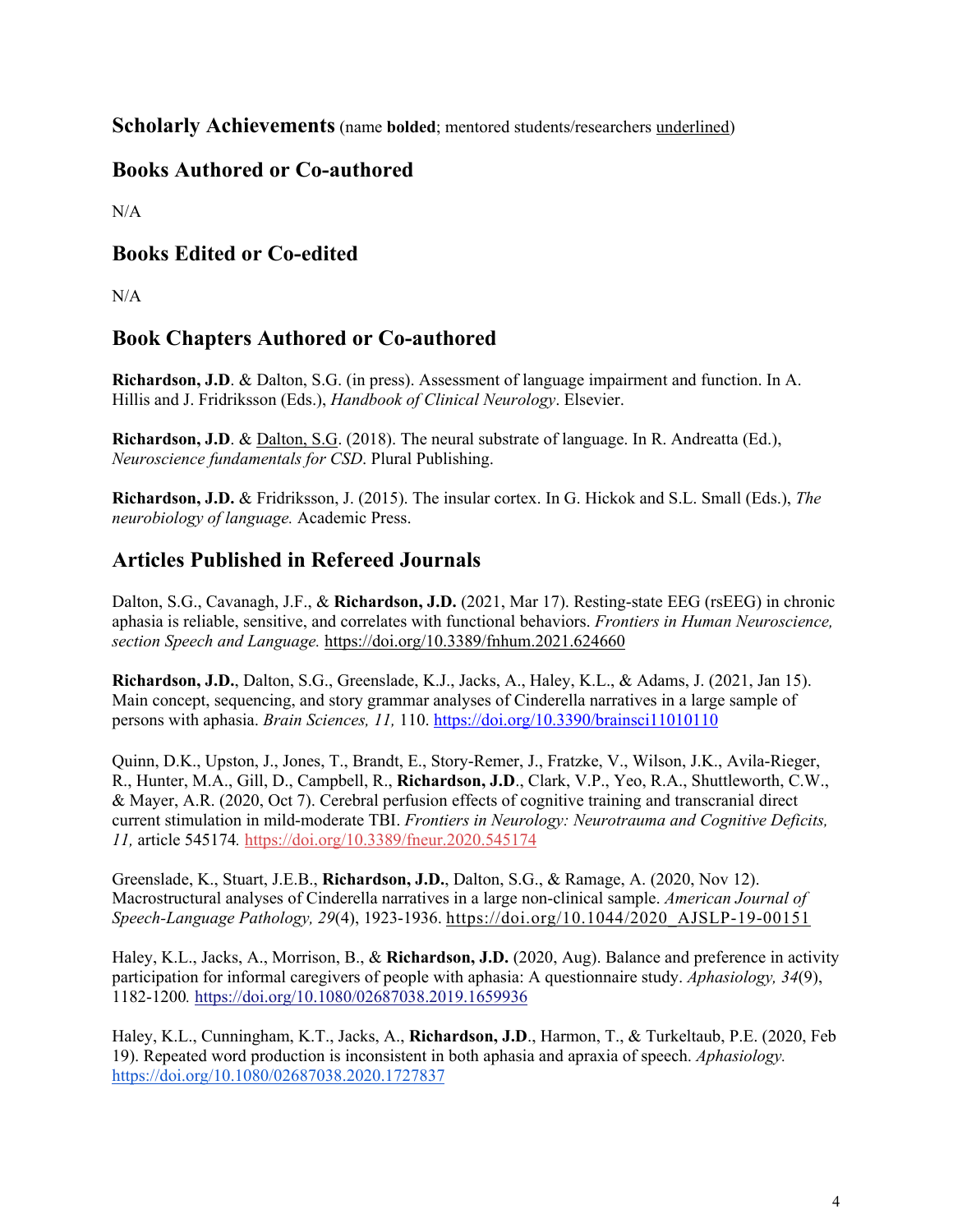Spell, L.A., **Richardson, J.D.,** Basilakos, A., Stark, B., Teklehaimanot, A., Hillis, A.B., & Fridriksson, J. (2020, Feb 7). Developing, implementing and improving assessment and treatment fidelity in clinical aphasia research. *American Journal of Speech-Language Pathology, 29*(1), 286-298. [https://pubs.asha.org/doi/10.1044/2019\\_AJSLP-19-00126](https://pubs.asha.org/doi/10.1044/2019_AJSLP-19-00126)

Hubbard, H.I., Nelson, L., & **Richardson, J.D.** (2020, Jan). Can script training improve narrative and conversation in aphasia across etiology? *Seminars in Speech and Language, 41*(1), 99-124. <https://doi.org/10.1055/s-0039-3401030>

Dalton, S.G., Hubbard, H.I., & **Richardson, J.D.** (2020, Jan). Moving toward non-transcription based discourse analysis in stable and progressive aphasia. *Seminars in Speech and Language, 41*(1), 32-44*.* <https://doi.org/10.1055/s-0039-3400990>

Dalton, S.G., Kim, H., **Richardson, J.D.,** & Wright, H.H. (2020, Jan). A compendium of Core Lexicon checklists. *Seminars in Speech and Language, 41*(1), 45-60.<https://doi.org/10.1055/s-0039-3400972>

**Richardson, J.D.** & Dalton, S.G. (2020, Jan). Main concept checklists for two picture description tasks: An addition to Richardson and Dalton, 2016. *Aphasiology,34*(1), 119-136. <https://doi.org/10.1080/02687038.2018.1561417>

Power, E., Weir, S., **Richardson, J.D**., Fromm, D., Forbes, M., MacWhinney, B., & Togher, L. (2020, Jan). Patterns of narrative discourse in early recovery following severe traumatic brain injury. *Brain Injury, 34*(1), 98-109*.* <https://doi.org/10.1080/02699052.2019.1682192>

Dalton, S.G.H. & **Richardson, J.D.** (2019, Mar 11). A large-scale comparison of main concept production between persons with aphasia and persons without brain injury. *American Journal of Speech-Language Pathology, 28*, 293-320. [https://pubs.asha.org/doi/10.1044/2018\\_AJSLP-17-0166](https://pubs.asha.org/doi/10.1044/2018_AJSLP-17-0166)

Bikson, M., Brunoni, A.R., Charvet, L.E., Clark, V.P., Cohen, L.G., Deng, Z-D., Dmochowski, J., Edwards, D.J., Frohlich, F., Kappenman, E.S., Lim, K.O., Loo, C., Mantovani, A., McMullen, D.P., Parra, L.C., Pearson, M., **Richardson, J.D**., Rumsey, J.M., Sehatpour, P., Sommers, D., Unal, G., Wassermann, E.M., Woods, A.J., & Lisanby, S.H. (2018). Rigor and reproducibility in research with transcranial electric stimulation: An NIMH workshop report. *Brain Stimulation,11*(3), 465-480. <https://doi.org/10.1016/j.brs.2017.12.008>

**Richardson, J.D**., Dalton, S.G., Fromm, D., Forbes, M., Holland, A., & MacWhinney, B. (2018). The relationship between confrontation naming and story gist production in aphasia. *American Journal of Speech-Language Pathology, 27*(1S), 406-422. [https://doi.org/10.1044/2017\\_AJSLP-16-0211](https://doi.org/10.1044/2017_AJSLP-16-0211)

Dalton, S.G.H., Shultz, C., Henry, M., Hillis, A., & **Richardson, J.D**. (2018). Describing phonological paraphasias in primary progressive aphasia. *American Journal of Speech-Language Pathology, 27(*1S), 336-349. [https://doi.org/10.1044/2017\\_AJSLP-16-0210](https://doi.org/10.1044/2017_AJSLP-16-0210)

Peters, D. M., Fridriksson, J., Stewart, J. C., **Richardson, J. D.,** Rorden, C., Bonilha, L., ... & Fritz, S. L. (2018). Cortical disconnection of the ipsilesional primary motor cortex is associated with gait speed and upper extremity motor impairment in chronic left hemispheric stroke. *Human Brain Mapping*, *39*(1), 120- 132. <https://doi.org/10.1002/hbm.23829>

Bikson, M., Grossman, P., Zannou, A.L., Kronberg, G., Truong, D., Boggio, P., Brunoni, A.R., Charvet, L., Fregni, F., Fritsch, B., Gillick, B., Hamilton, R.H., Hampstead, B.M., Kirton, A., Knotkova, H., Liebetanz, D., Liu, A., Loo, C., Nitsche, M.A., Reis, J., **Richardson, J.D.,** Rotenberg, A., Turkeltaub,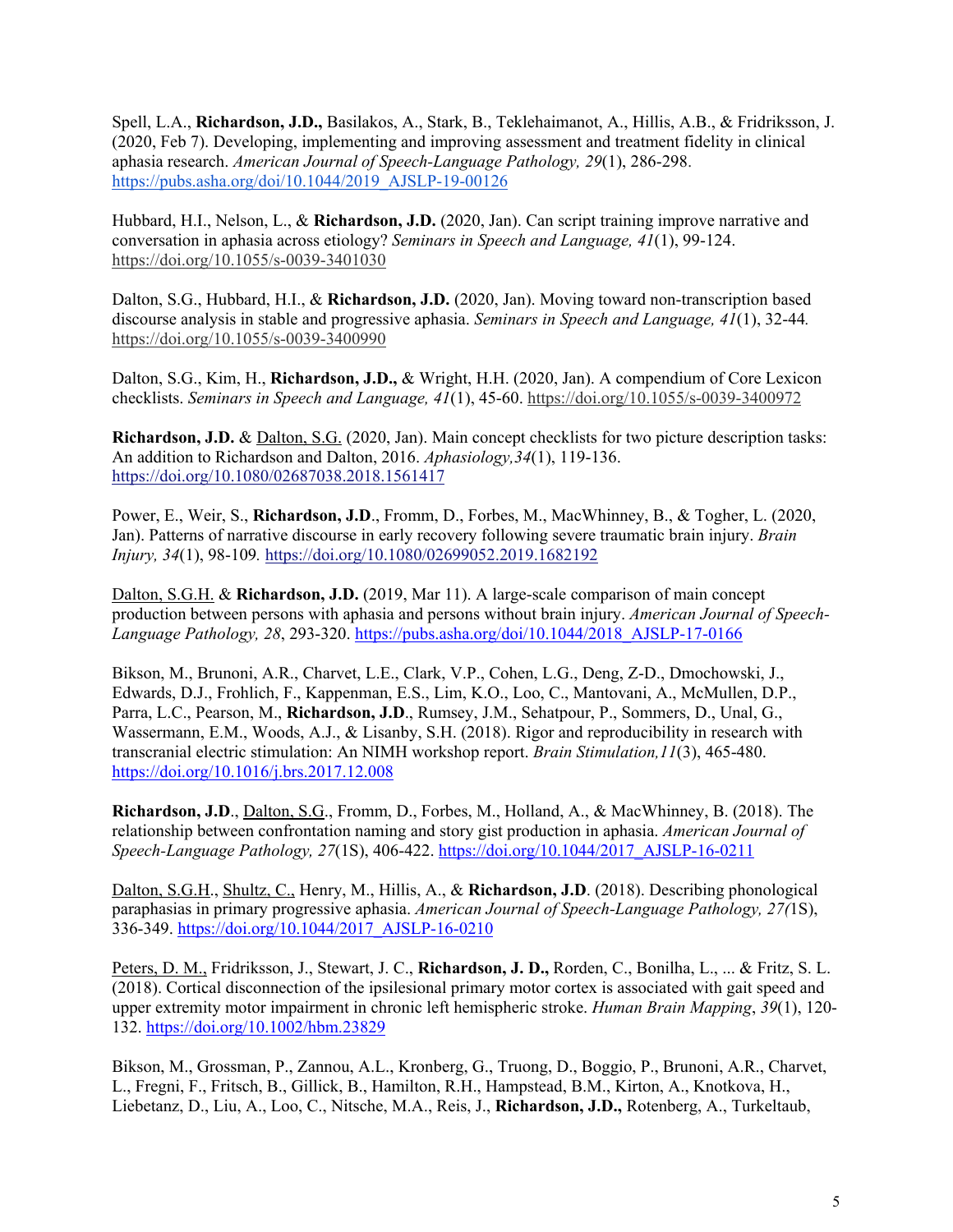P.E., & Woods, A.J. (2017). Response to letter to the editor: Safety of transcranial direct current stimulation: Evidence based update 2016. *Brain Stimulation, 10*(5), 986-987. <https://doi.org/10.1016/j.brs.2017.06.007>

Fromm, D., Forbes, M., Holland, A., Dalton, S.G., **Richardson, J.D.,** & MacWhinney, B. (2017). Discourse characteristics in aphasia beyond the WAB cutoff. *American Journal of Speech-Language Pathology, 26*(3), 762-768. [https://doi.org/10.1044/2016\\_AJSLP-16-0071](https://doi.org/10.1044/2016_AJSLP-16-0071)

Haley, K., Jacks, A., **Richardson, J.D.,** & Wambaugh, J. (2017). Perceptually salient sound distortions and apraxia of speech: A performance continuum. *American Journal of Speech-Language Pathology, 26*(2S), 631-640. [https://doi.org/10.1044/2017\\_AJSLP-16-0103](https://doi.org/10.1044/2017_AJSLP-16-0103)

Giordano, J., Bikson, M., Kappenman, E.S., Clark, V.P., Coslett, H.B., Hamblin, M.R., Hamilton, R., Jankord, R., Kozumbo, W.J., McKinley, R.W., Nitsche, M.A., Reilly, J.P., **Richardson, J.D**., Wurzman, R., & Calabrese, E. (2017). Mechanisms and effects of transcranial direct current stimulation. *Dose-Response: An International Journal,* 1-22.<https://doi.org/10.1177/1559325816685467>

**Richardson, J.D.**, Dalton, S.G., Shafer, J., & Patterson, J. (2016). Assessment fidelity in aphasia research. *American Journal of Speech-Language Pathology, 25*, S788-S797. [https://doi.org/10.1044/2016\\_AJSLP-15-0146](https://doi.org/10.1044/2016_AJSLP-15-0146)

Bikson, M., Grossman, P., Thomas, C., Zannou, A.L., Jiang, J., Adnan, T., Mourdoukoutas, A.P., Kronberg, G., Truong, D., Boggio, P., Brunoni, A.R., Charvet, L., Fregni, F., Fritsch, B., Gillick, B., Hamilton, R.H., Hampstead, B.M., Jankord, R., Kirton, A., Knotkova, H., Liebetanz, D., Liu, A., Loo, C., Nitsche, M.A., Reis, J., **Richardson, J.D.,** Rotenberg, A., Turkeltaub, P.E., & Woods, A.J. (2016). Safety of transcranial direct current stimulation: Evidence based update 2016. *Brain Stimulation, 9*(5), 641-661. <https://doi.org/10.1016/j.brs.2016.06.004>

Malyutina, S., **Richardson, J.D.,** & den Ouden, D.B. (2016). Verb argument structure in narrative speech: Mining the AphasiaBank. *Seminars in Speech and Language, 37*(1). [https://doi.org/10.1055/s-](https://doi.org/10.1055/s-0036-1572383)[0036-1572383](https://doi.org/10.1055/s-0036-1572383)

**Richardson, J.D.** & Dalton, S.G. (2016). Main concepts for three different discourse tasks in a large nonclinical sample. *Aphasiology, 30*(1), 45-73. <https://doi.org/10.1080/02687038.2015.1057891>

Dalton, S.G. & **Richardson, J.D.** (2015). Core-lexicon and main-concept production during picturesequence description in adults without brain damage and adults with aphasia. *American Journal of Speech-Language Pathology, 24,* S923-S938. [https://doi.org/10.1044/2015\\_AJSLP-14-0161](https://doi.org/10.1044/2015_AJSLP-14-0161)

Hudspeth, S.G., Meredith, L., & **Richardson, J.D.** (2015). The promise of learning potential assessment to predict outcomes in adults with and without stroke. *Ohio Speech Language Hearing Association Journal (eHearsay), 5*(1), 75-85 (aphasia-friendly - 222-226).

**Richardson, J.D**., Fridriksson, J., Datta, A., Dmochowski, J., & Parra, L.C. (2014). Feasibility of using high-definition transcranial direct current stimulation (HD-tDCS) to enhance treatment outcomes in persons with aphasia. *NeuroRehabilitation, 36,* 115-126. <https://doi.org/10.3233/NRE-141199>

**Richardson, J.D**., Fillmore, P., Datta, A., Bikson, M., & Fridriksson, J. (2014). Toward development of sham protocols for transcranial direct current stimulation using high-definition electrodes. *NeuroRegulation, 1*(1), 62-72. <https://doi.org/10.15540/nr.1.1.62>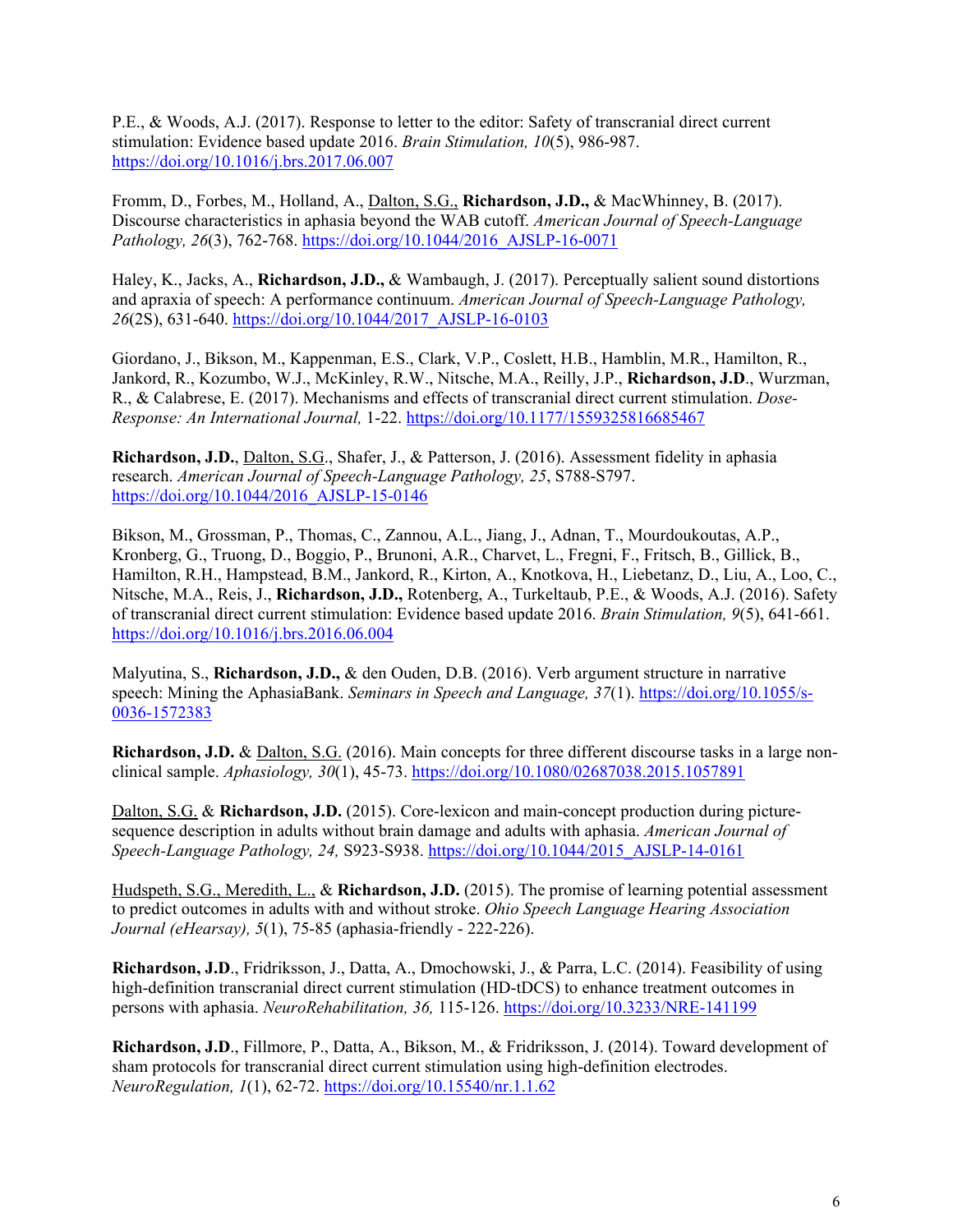Dmochowski, J.P., Datta, A., Huang, Y., **Richardson, J.D.,** Bikson, M., Fridriksson, J., & Parra, L.C. (2013). Targeted transcranial direct current stimulation for rehabilitation after stroke. *NeuroImage, 75C,*  12-19*.* <https://doi.org/10.1016/j.neuroimage.2013.02.049>

**Richardson, J.D.,** Fillmore, P., Rorden, C., LaPointe, L., & Fridriksson, J. (2012). Re-establishing Broca's initial findings. *Brain and Language, 123*(2), 125-130. <https://doi.org/10.1016/j.bandl.2012.08.007>

Fridriksson, J., **Richardson, J.D.,** Fillmore, P., & Cai, B. (2012). Left hemisphere plasticity and aphasia recovery. *NeuroImage, 60*(2), 854-863. <https://doi.org/10.1016/j.neuroimage.2011.12.057>

Fridriksson, J., **Richardson, J.D.,** Baker, J.M., & Rorden, C. (2011). Transcranial direct current stimulation improves naming reaction time in fluent aphasia: A double-blind, sham-controlled study. *Stroke*, *42*, 819-821. <https://doi.org/10.1161/STROKEAHA.110.600288>

**Richardson, J.D.,** Baker, J.M., Morgan, P.S., Rorden, C., Bonilha, L., & Fridriksson, J. (2011). Cerebral perfusion in chronic stroke: Implications for lesion-symptom mapping and functional MRI. *Behavioural Neurology*, *24*(2), 117-122. <http://dx.doi.org/10.3233/BEN-2011-0283>

Bothe, A.K. & **Richardson, J.D**. (2011). Statistical, practical, clinical, and personal significance: Definitions and applications in speech-language pathology. *American Journal of Speech-Language Pathology*, *20*, 233-242. [https://doi.org/10.1044/1058-0360\(2011/10-0034\)](https://doi.org/10.1044/1058-0360(2011/10-0034)

Davidow, J.H., Bothe, A.K., **Richardson, J.D.,** & Andreatta, R.D. (2010). Systematic studies of modified vocalization: Effects of speech rate and instatement style during metronome stimulation. *Journal of Speech, Language, and Hearing Research*, *53,* 1579-1594. [https://doi.org/10.1044/1092-4388\(2010/09-](https://doi.org/10.1044/1092-4388(2010/09-0173) [0173\)](https://doi.org/10.1044/1092-4388(2010/09-0173)

**Richardson, J**.**D**., Harris, L., Plante, E., & Gerken, L. (2006). Subcategory learning in normal and language learning-disabled adults: How much information do they need? *Journal of Speech, Language, and Hearing Research, 49*(6), 1257-1266. [https://doi.org/10.1044/1092-4388\(2006/090\)](https://doi.org/10.1044/1092-4388(2006/090)

### *Conference Proceedings*

Dmochowski, J.P., Bikson, M., Datta, A., **Richardson, J.D.,** Fridriksson, J., & Parra, L.C. (2012*).* On the role of electrical field orientation in optimal design of transcranial direct stimulation. *Conference Proceedings of the 34th Annual International IEEE Engineering in Medicine and Biology Society Conference,* 6426-6429. <https://dx.doi.org/10.1109/EMBC.2012.6347465>

#### *Abstracts*

**Richardson, J.,** Dalton, S.G.H., Cavanagh, J., Shultz, C., & Adams, J. (2019). HD-tDCS to contralesional hemisphere to enhance treatment in persons with stroke-induced aphasia. *Brain Stimulation, 12*(2), e3.

Arenas, R., **Richardson, J.,** Dalton, S.G.H., & Stewart, H. (2019). Current state of blinding in tACS research. *Brain Stimulation, 12*(2), e17.

**Richardson, J.,** Quinn, D., Arenas, R., Dalton, S.G.H., Larsen, N., von Hoyningen-Huene, S., Duhigg, C., Pinchotti, D. (2019). Optical measurement of cerebral blood flow to investigate brain stimulation and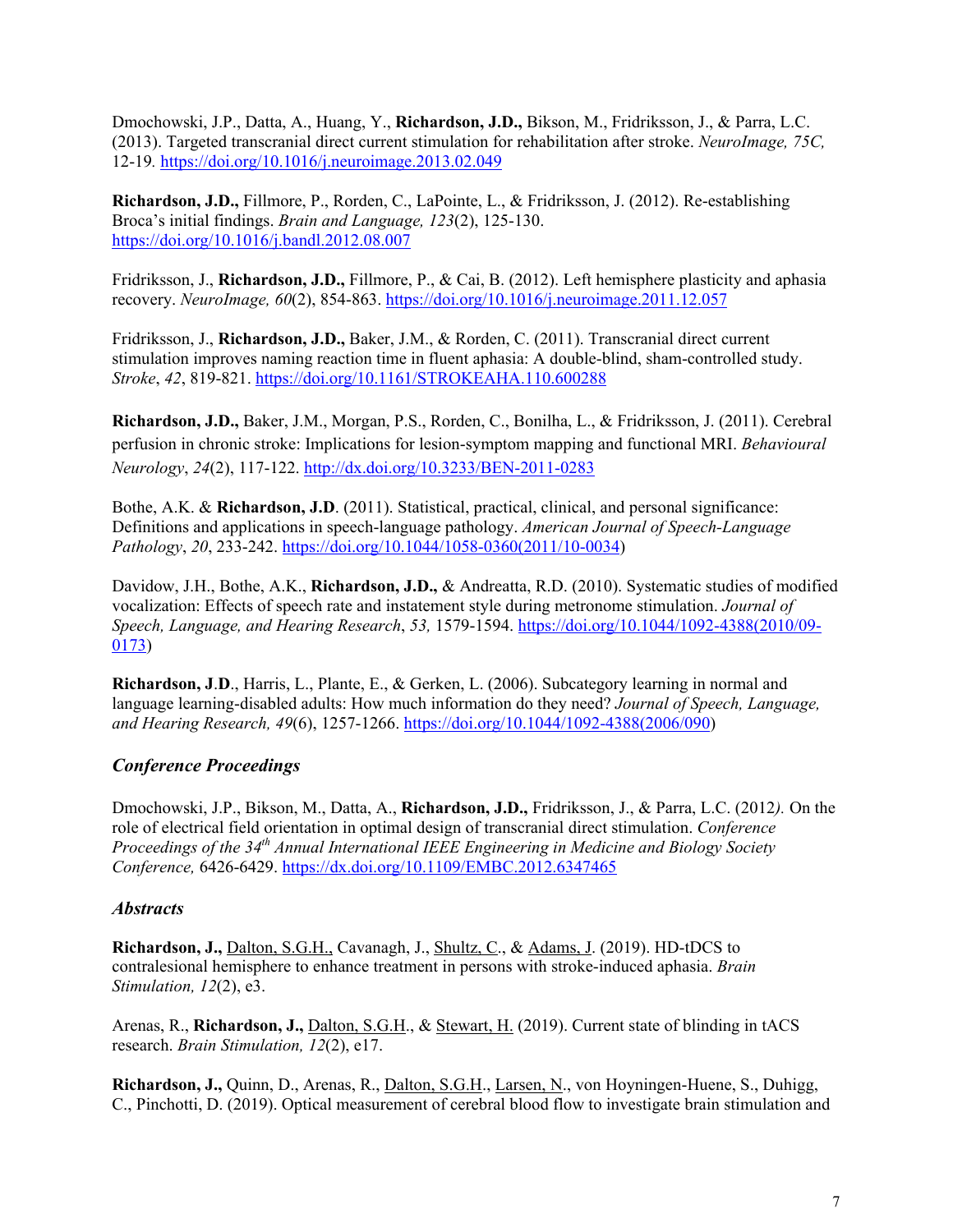task engagement. *Brain Stimulation*, *12*(2), e30.

**Richardson, J.D.,** Luke, S., & Hudspeth, S.G. (2017). Are eye-movements during paragraph reading affected by low-dosage transcranial direct current stimulation (tDCS)? *Brain Stimulation, 10*(1), e8-e9. <https://doi.org/10.1016/j.brs.2016.11.045>

Galletta, E.E., Buchwald, A., **Richardson, J.D**., Fridriksson, J., Hamilton, R., Turkeltaub, P., & Marangolo, P. (2017). Considerations for research treatment of aphasia combining neuromodulation and speech-language intervention. *Brain Stimulation, 10*(1), e15-e16. <https://doi.org/10.1016/j.brs.2016.11.068>

Den Ouden, D.B., Malyutina, S., & **Richardson, J.D.** (2015). *Verb argument structure in narrative speech: Mining the AphasiaBank.* Frontiers in Psychology Conference Abstract: Academy of Aphasia 53rd Annual Meeting. <https://doi.org/10.3389/conf.fpsyg.2015.65.00085>

**Richardson, J.D.,** Fillmore, P., Datta, A., Truong, D., Hudspeth, S.G., Bikson, M., & Fridriksson, J. (2014). Sham protocols for transcranial direct current stimulation using high-definition electrodes. *Brain Stimulation,7*(2), e8*.* <https://doi.org/10.1016/j.brs.2014.01.031>

**Richardson, J.D.,** Datta, A., Dmochowski, J., Parra, L., & Fridriksson, J. (2014). HD-tDCS to enhance behavioral treatment for aphasia: A feasibility study. *Brain Stimulation, 7*(2), e9*.* <https://doi.org/10.1016/j.brs.2014.01.032>

# **Articles Appearing in Chapters in Edited Volumes**

 $N/A$ 

# **Other Scholarly Works**

Fridriksson, J., Baker, J., & **Richardson, J.D.** (2010, Jul 6). What can neuroimaging tell us about aphasia? *The ASHA Leader*.

# **Works in Progress**

*Accepted for publication* NA

#### *Submitted for publication*

**Richardson, J.D.,** Galetta, E., Charvet, L., & Shaw, M. (submitted Sep 2020; in revision). Remotely supervised transcranial direct current stimulation (RS-tDCS) for people with stroke-induced and progressive aphasia. *Aphasiology.*

Quinn, D.K., Story-Remer, J., Brandt, E., Fratzke, V., Rieger, R., Wilson, K., Gill, D., Mertens, N., Hunter, M., Upston, J., Jones, T., **Richardson, J.D**., Campbell, R., Clark, V., Yeo, R., Shuttleworth, C.W., & Mayer, A.R. (submitted May 2020). Transcranial direct current stimulation facilitates working memory after mild-moderate traumatic brain injury. *Journal of Neurotrauma.*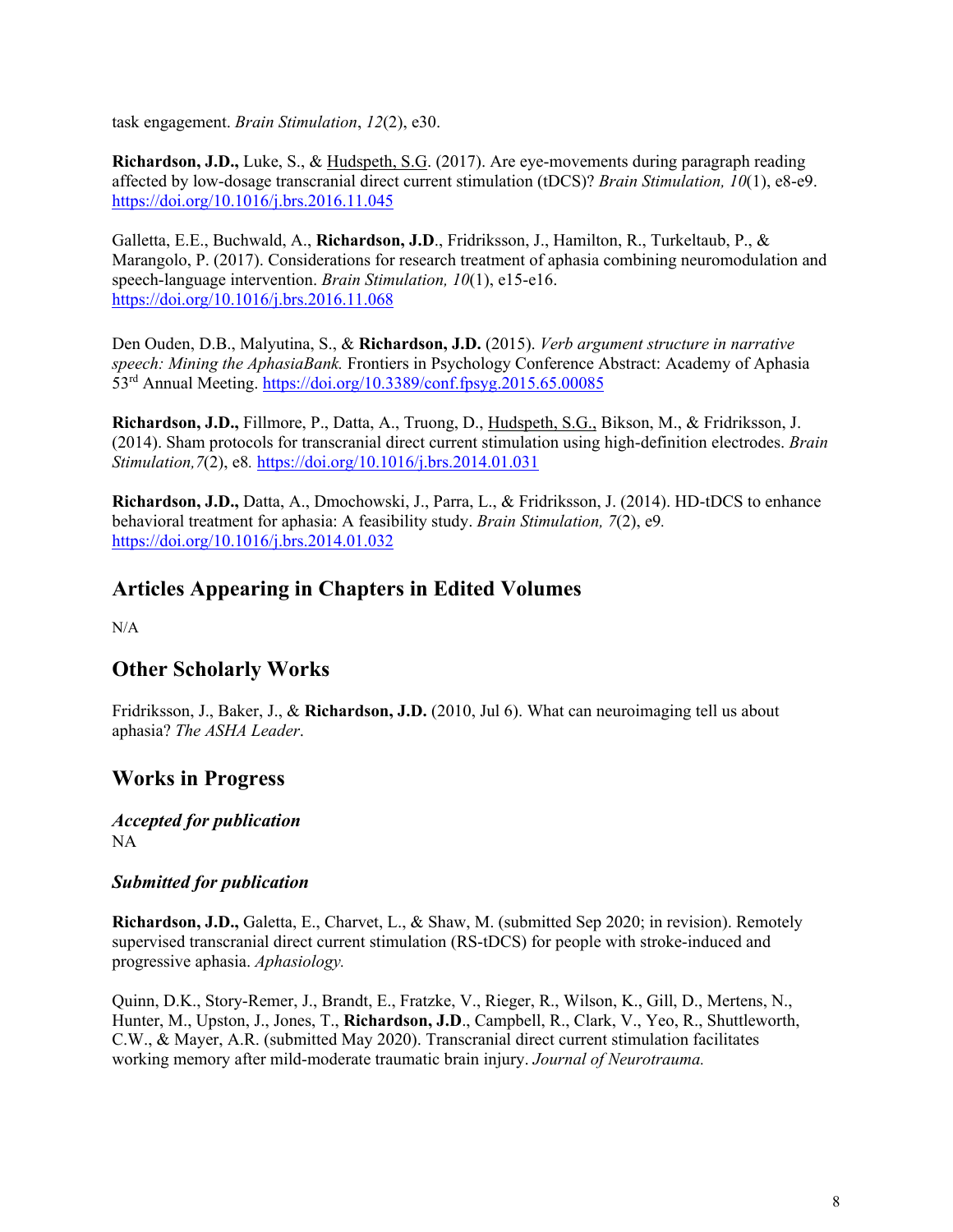Mertens, N., Brandt, E., Fratzke, V., Upston, J., Jones, T., Story Remer, J., Rieger, R., Wilson, K.J., Gill, D., Hunter, M., Richardson, J.D., Campbell, R., Clark, V., Yeo, R., Shuttleworth, C.W., Mayer, A., Cavanagh, J., & Quinn, D. (submitted Dec 2020). Effects of anodal tDCS on neural correlates of cognitive control in mild-to-moderate traumatic brain injury.

Peters, D., Fridriksson, J., **Richardson, J.,** Stewart, J., Rorden, C., Bonilha, L., Middleton, A., & Fritz, S. (submitted Feb 2020). Upper and lower limb motor function correlates with ipsilesional corticospinal tract and red nucleus structural integrity in chronic stroke. *Neurorehabilitation and Neural Repair.* 

### *In preparation*

**Richardson, J.D.,** Dalton, S.G.H., Armes, A., Jacks, A., Haley, K., Adams, J., Nelson, L., & Arenas, R. (in preparation). The relationship between narrative informativeness and psychosocial outcomes in chronic stroke-induced aphasia. *Aphasiology.*

**Richardson, J.D.,** Dalton, S.G.H., Jacks, A., Haley, K., Shultz, C., & Adams, J. (in preparation). Aphasia at the margins: A focus on the underserved. *Topics in Stroke Rehabilitation.*

Tanaka, T., Dalton, S.G., & **Richardson, J.D**. (in preparation). Estimating the impact of assessment and treatment fidelity on aphasia treatment outcomes: A simulation study. *Journal of Speech, Language, and Hearing Research.* 

**Richardson, J.D.**, Arenas, R., Dalton, S.G., Stewart, H., & Duhigg, C. (in preparation). Current blinding practices in tDCS research and recommendations. *Brain Stimulation.*

Arenas, R., **Richardson, J.D.**, Dalton, S.G., Stewart, H., & Salm, L. (in preparation). Current state of blinding in tACS research. *Brain Stimulation.*

Jacks, A., Haley, K.L., **Richardson, J.D**., & Dalton, S.G. (in preparation). Language impairment and lived experience in aphasia. *American Journal of Speech-Language Pathology.* 

**Richardson, J.D.,** Moser, D., Dalton, S.G., Hubbard, H.I., Shultz, C., Hanson, J., & Adams, J. (in preparation). Impact of reading group participation for adults with aphasia and alexia. *American Journal of Speech-Language Pathology.*

### **Invited or Refereed Abstracts and/or Presentations at Professional Meetings**

#### *Invited Lectures/Presentations*

Dalton, S.G.H. & **Richardson, J.D.** (2021, Mar 18). Main Concept Workshop Part 2. Invited workshop for FoQUSAphasia (FOstering QUality of Spoken discourse in Aphasia; [www.foqusaphasia.com\)](http://www.foqusaphasia.com/). [https://www.youtube.com/watch?v=J\\_XVqHXNANk](https://www.youtube.com/watch?v=J_XVqHXNANk)

Dalton, S.G.H. & **Richardson, J.D.** (2021, Feb 25). Main Concept Workshop Part 1. Invited workshop for FoQUSAphasia (FOstering QUality of Spoken discourse in Aphasia; [www.foqusaphasia.com\)](http://www.foqusaphasia.com/). <https://www.youtube.com/watch?v=pxzJ4mE9xEE>

Patterson, J., & **Richardson, J.D.** (2021, Jan 27). Episode 63: The interesting mix of discourse, neural plasticity, fidelity, and song: A conversation with Dr. Jessica Richardson. Invited podcast guest for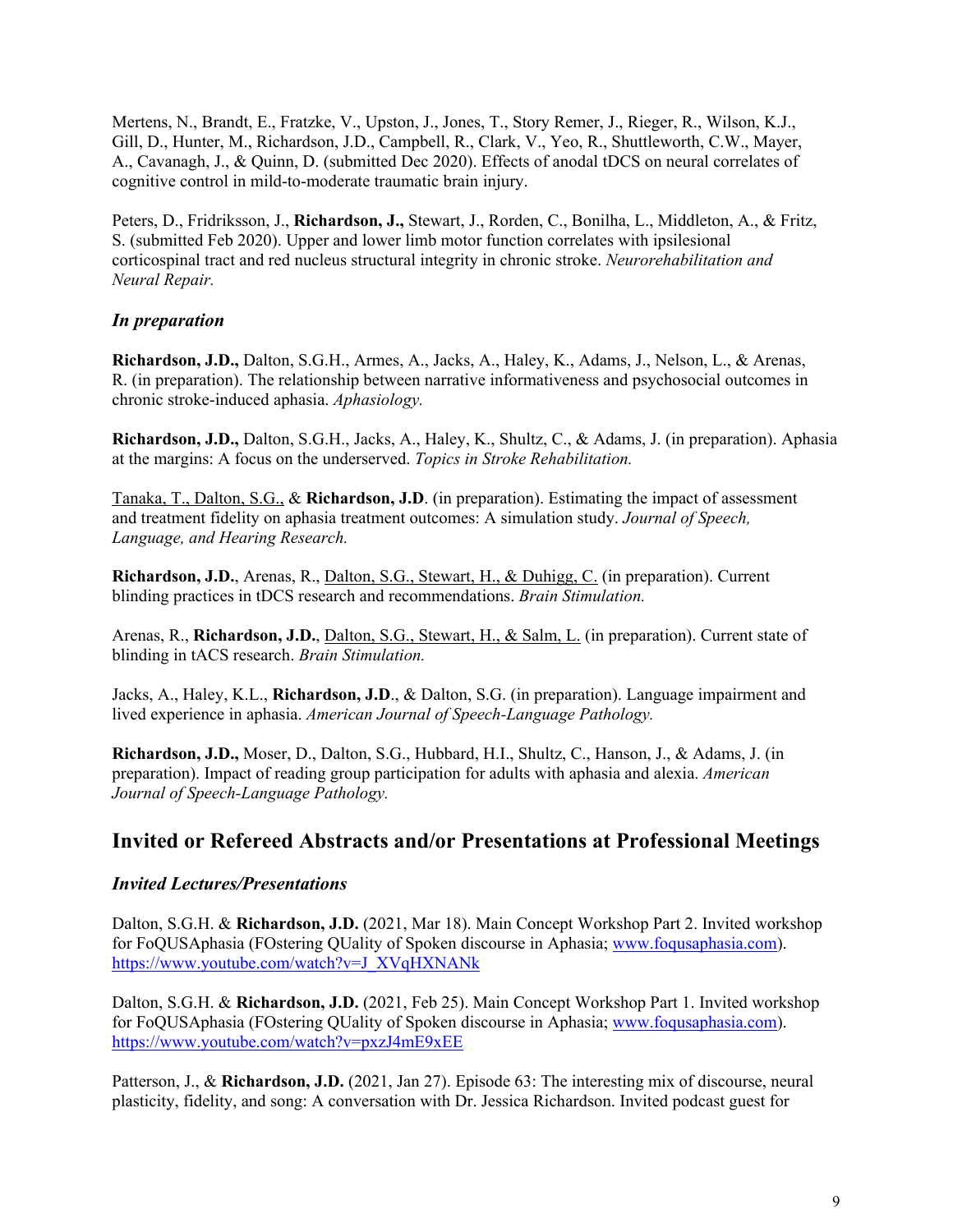AphasiaAccess. [https://aphasiaaccess.libsyn.com/the-interesting-mix-of-discourse-neural-plasticity](https://aphasiaaccess.libsyn.com/the-interesting-mix-of-discourse-neural-plasticity-fidelity-and-song-in-conversation-with-jessica-richardson)[fidelity-and-song-in-conversation-with-jessica-richardson](https://aphasiaaccess.libsyn.com/the-interesting-mix-of-discourse-neural-plasticity-fidelity-and-song-in-conversation-with-jessica-richardson)

Archer, B., Evans, W., Mozeiko, J., & **Richardson, J.D.** (2020, Jun 18). A conversation with the 2020 Tavistock Distinguished Scholars in the USA. Invited panel for AphasiaAccess. <https://vimeo.com/431230506>

Clark, V., Nikolin, S., Myruski, S., **Richardson, J.D.,** Eilam-Stock, T., Galletta, E., & Charvet, L. (2020, Apr). *Cognitive and Emotional Interventions Paired with tDCS.* Invited panel presentation for the NYC Neuromodulation 2020 Online Conference.

**Richardson, J.D.** (2019, Sep). *Stimulating conversation in aphasia.* Invited presentation for the University of New Mexico Board of Regents, Albuquerque, NM.

**Richardson, J.D.** (2019, Sep). *Stimulating conversation in aphasia.* Invited presentation for the University of New Mexico Academic/Student Affairs and Research (ASAR) Committee, a subcommittee of the Board of Regents, Albuquerque, NM.

Buneo, C., Clark, V., Tillery, S.H., **Richardson, J.D**., & Tyler, J. (2018, May). *Non-invasive neuromodulation for enhancement of plasticity and sensorimotor performance.* Invited panelist for panel discussion at the Neural Control of Movement Conference, Santa Fe, NM.

**Richardson, J.D.** (2018, Feb). *How your brain talks to itself: Connectivity counts!* Invited presentation for the New Mexico Brain Bee, Albuquerque, NM.

Kisenwether, J., Key-Delyria, S., Story, B., Goldstein, L., **Richardson, J.D**., & Jacks, A. (2017, Nov). *The use of current technology in research and clinical application.* Invited presentation for American Speech-Language Hearing Association Annual Convention, Speech and Language Science Special Interest Group, Los Angeles, CA.

**Richardson, J.D.** (2017, Oct). *Targeted tDCS to enhance treatment outcomes in persons with aphasia.*  2017 NIH IDeA Western Regional Conference, Jackson Hole, WY.

**Richardson, J.D.** (2017, Oct). *tDCS sham procedure advancement through measurement of sensation and psychophysical parameters.* Invited presentation for the New Mexico Clinical Neurostimulation Meeting, Albuquerque, NM.

**Richardson, J.D.** (2017, Apr). *Aphasia assessment: Practical approaches to examining communication in the context of the whole person.* Invited workshop presentation for 15<sup>th</sup> Annual SLP Workshop hosted by Adler Aphasia Center and Mercy College, Maywood, NJ.

**Richardson, J.D.** (2017, Feb). *Aphasia and related speech-language disorders.* UNMHSC Medical School, Albuquerque, NM.

**Richardson, J.D.** (2017, Feb). *Measuring the target engagement of adjuvant brain stimulation in persons with aphasia.* UNMHSC Neurology Grand Rounds, Albuquerque, NM.

**Richardson, J.D.** (2016, Oct). *Tips for self-care for caregivers.* Invited presentation for New Mexico Brain Injury Alliance Annual Conference, Albuquerque, NM.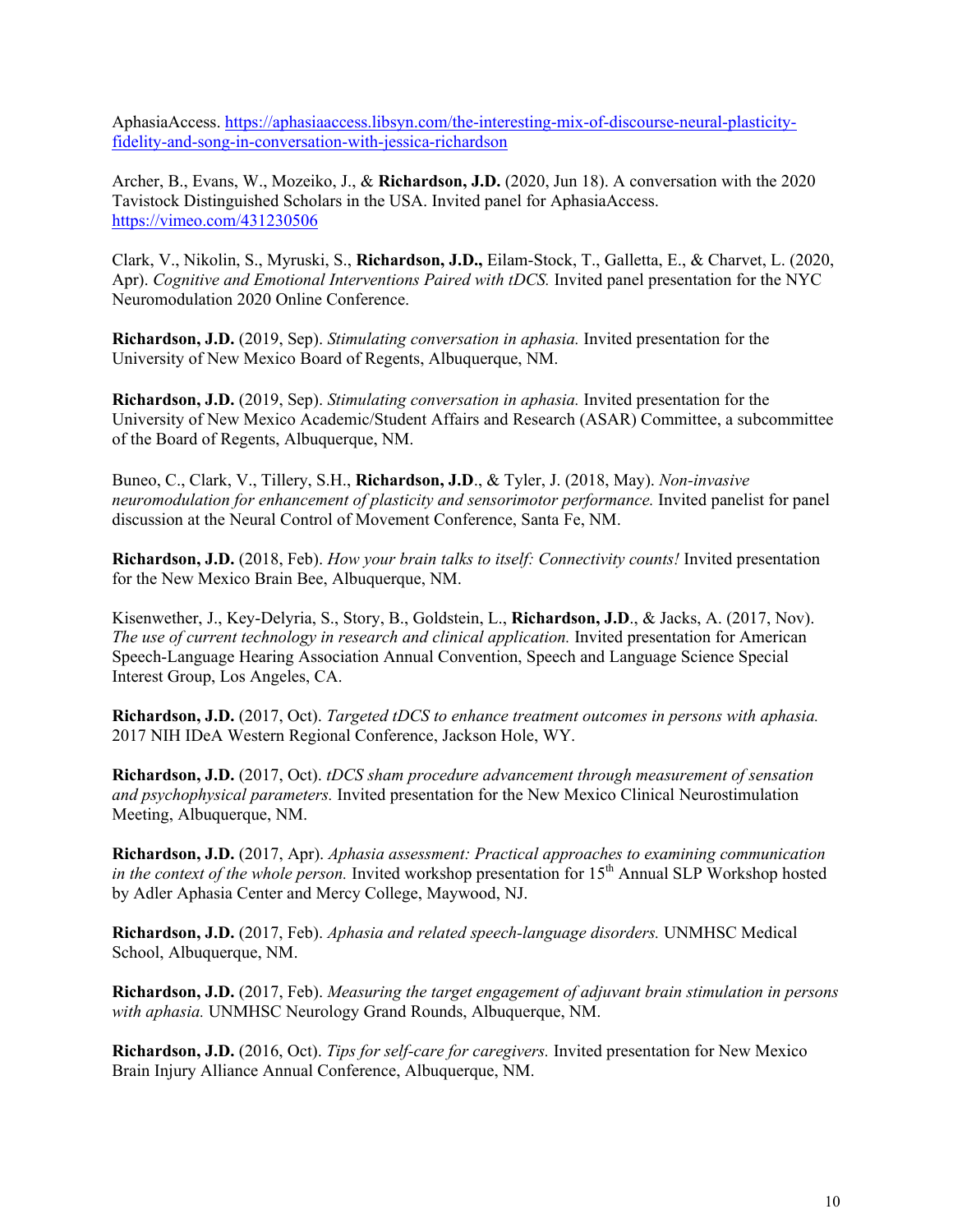**Richardson, J.D.** (2016, Sep). *An update on blinding practices in tDCS and tACS research.* Invited presentation for NIH NIMH Workshop titled Transcranial Electrical Stimulation (tES): Mechanisms, Technology and Therapeutic Applications, Bethesda, MD.

Shuttleworth, W. & **Richardson, J.D.** (2016, Jun). *Your dazzling brain – Keep it bright!* Invited lecture for UNMHSC STEAM-H Career Exploration Extravaganza, Albuquerque, NM.

Shuttleworth, W., **Richardson, J.D.,** & Quinn, D. (2016, Mar). *Your dazzling brain – Keep it bright!* Invited community lecture for Albuquerque Academy, Albuquerque, NM. http://youtu.be/uJ9vqfYbAlk

Holland, A. & **Richardson, J.D.** (2015, Nov). *The impact of aphasia in the lives of brain injury survivors and their care partners – Saudi adaptation.* Invited seminar for Saudi International Conference for Hearing and Speech, Saudi Arabia.

**Richardson, J.D.** (2015, Oct). *Investigating ways to maximize recovery potential in adults with brain injury*. Invited presentation for Southwest Conference on Disability, Albuquerque, NM.

**Richardson, J.D.** (2015, Aug). *Maximizing recovery potential after brain injury.* Invited presentation for New Mexico Brain Network, Albuquerque, NM.

**Richardson, J.D**. (2015, Jul). Invited expert for Air Force Program Planning meeting on dosimetry and mechanisms mediating responses to tDCS, Amherst, MA.

**Richardson, J.D.** (2015, Feb). *The search for clinical predictors of life participation in persons with aphasia.* Invited presentation for South Carolina Speech Language Hearing Association, Myrtle Beach, SC.

**Richardson, J.D.** (2015, Jan). *The impact of aphasia in the lives of brain injury survivors and their care partners.* Invited presentation for TEDxColumbia, Columbia, SC. <https://www.youtube.com/watch?v=m3BF-4GxZAY>

Marangolo, P., Hamilton, R., Turkeltaub, P., Buchwald, A., Galletta, E., **Richardson, J.D.,** & Fridriksson, J. (2015, Jan). *Outcome measures in brain stimulation enhanced treatment of aphasia in the context of the WHO-ICF.* Invited presentation for panel discussion titled "Using tDCS in aphasia rehabilitation research: Questions for consideration" presented at NYC Neuromodulation Conference, New York, NY.

**Richardson, J.D.** (2015, Jan). *Highlights and Breaking News in tDCS – Using eyetracking to measure tDCS-induced changes in cognitive-linguistic performance.* Invited presentation presented at NYC Neuromodulation Conference, New York, NY.

**Richardson, J.D.** (2014, Jun). *Progress towards clinical predictors of the life participation of persons with aphasia.* Invited presentation for "Research, Evidence, Application, & Learning (REAL) Talks: Inspiring the Future of Communication Disorders", College of Education, University of Georgia, Athens, GA.

**Richardson, J.D.** (2013, Nov). *A blinding problem: Sham stimulation in tDCS.* Invited presentation presented at NYC Neuromodulation Conference, New York, NY.

**Richardson, J.D.,** & Hubbard, H.I. (2013, Jun). *The use of speech entrainment in aphasia rehabilitation*. Invited presentation presented at the Aphasia Virtual Conference titled "Cutting Edge Approaches to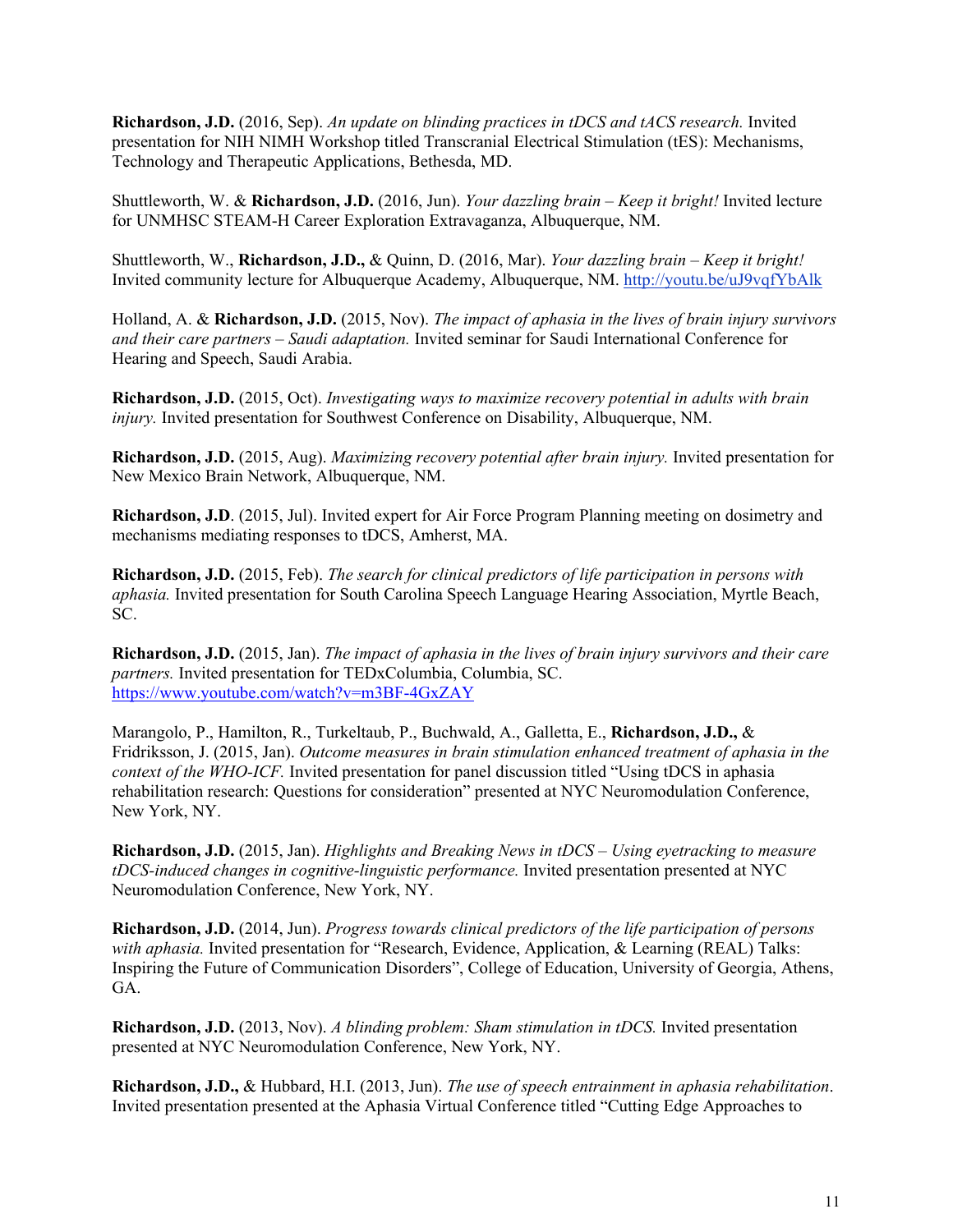Aphasia Management" for SpeechPathology.com. [https://www.speechpathology.com/releases/virtual](https://www.speechpathology.com/releases/virtual-conference-cutting-edge-approaches-2177)[conference-cutting-edge-approaches-2177](https://www.speechpathology.com/releases/virtual-conference-cutting-edge-approaches-2177)

**Richardson, J.D**., & Fillmore, P. (2011, Feb). *New insights into aphasia recovery.* Invited lecture presented at the South Carolina Speech-Language-Hearing-Association, Charleston, SC.

#### *Refereed Conference Abstracts, Articles, and Presentations*

Dalton, S.G. & **Richardson, J.D.** (2020, November). 12959: Resting-state EEG reveals power differences in individuals with chronic stroke-induced aphasia. Proposal accepted at the Annual Convention of the American Speech-Language-Hearing Association, San Diego, CA. *Convention cancelled due to Covid-19 pandemic*.

Dalton, S.G. & **Richardson, J.D.** (2020, November). 11860: Maximizing the utility of Cinderella Main Concept checklists. Proposal accepted at the Annual Convention of the American Speech-Language-Hearing Association, San Diego, CA. *Convention cancelled due to Covid-19 pandemic*.

Jacks, A., Haley, K., **Richardson, J.D.,** & Morrison, B. (2020, November). 12236: Depression risk in stroke survivors with aphasia and their carepartners. Proposal accepted at the Annual Convention of the American Speech-Language-Hearing Association, San Diego, CA. *Convention cancelled due to Covid-19 pandemic*.

Spell, L.A., **Richardson, J.D.,** Basilakos, A., Stark, B., Teklehaimanot, A., Hillis, A., & Fridriksson, J. (2020, November). 11631: Developing, implementing, and improving assessment and treatment fidelity in clinical aphasia research. Proposal accepted at the Annual Convention of the American Speech-Language-Hearing Association, San Diego, CA. *Convention cancelled due to Covid-19 pandemic*.

Vogel-Eyny, A., Galletta, E., & **Richardson, J.D.** (2020, October). *Combining evidence-based treatments in aphasia with neuromodulation.* Presentation as part of a symposium entitled "Noninvasive brain stimulation for aphasia rehabilitation: Putting theory into practice" for the 2020 Academy of Aphasia Conference (virtual).

**Richardson, J.D.,** Jacks, A., Dalton, S.G.H., Shultz, C., & Adams, J. (accepted 2020). *Aphasia at the margins: A focus on the underserved*. Roundtable accepted for the 2020 Clinical Aphasiology Conference; *Conference cancelled due to Covid-19 pandemic*.

Haley, K., Jacks, A., Harmon, T., **Richardson, J.D.,** Turkeltaub, P. (2020). *Repeated word production is inconsistent in aphasia and especially in apraxia of speech.* Abstract presented at Motor Speech Conference, Santa Barbara, CA.

Neel, A., Krasilshchikova, S., **Richardson, J.D.,** Arenas, R., Bennett, L., Banks, S., & Bernick, C. (2020). *Speech rate, pausing, and disfluency associated with CTE in professional fighters.* Abstract presented at Motor Speech Conference, Santa Barbara, CA.

Greenslade, K., Bowden, J., Dalton, S.G., Ramage, A., & **Richardson, J.D.** (2019, November). *Macrostructural analysis of story grammar and orderliness in Cinderella narratives from a large nonclinical sample.* Technical research session presented at American Speech-Language-Hearing Association Convention, Orlando, FL.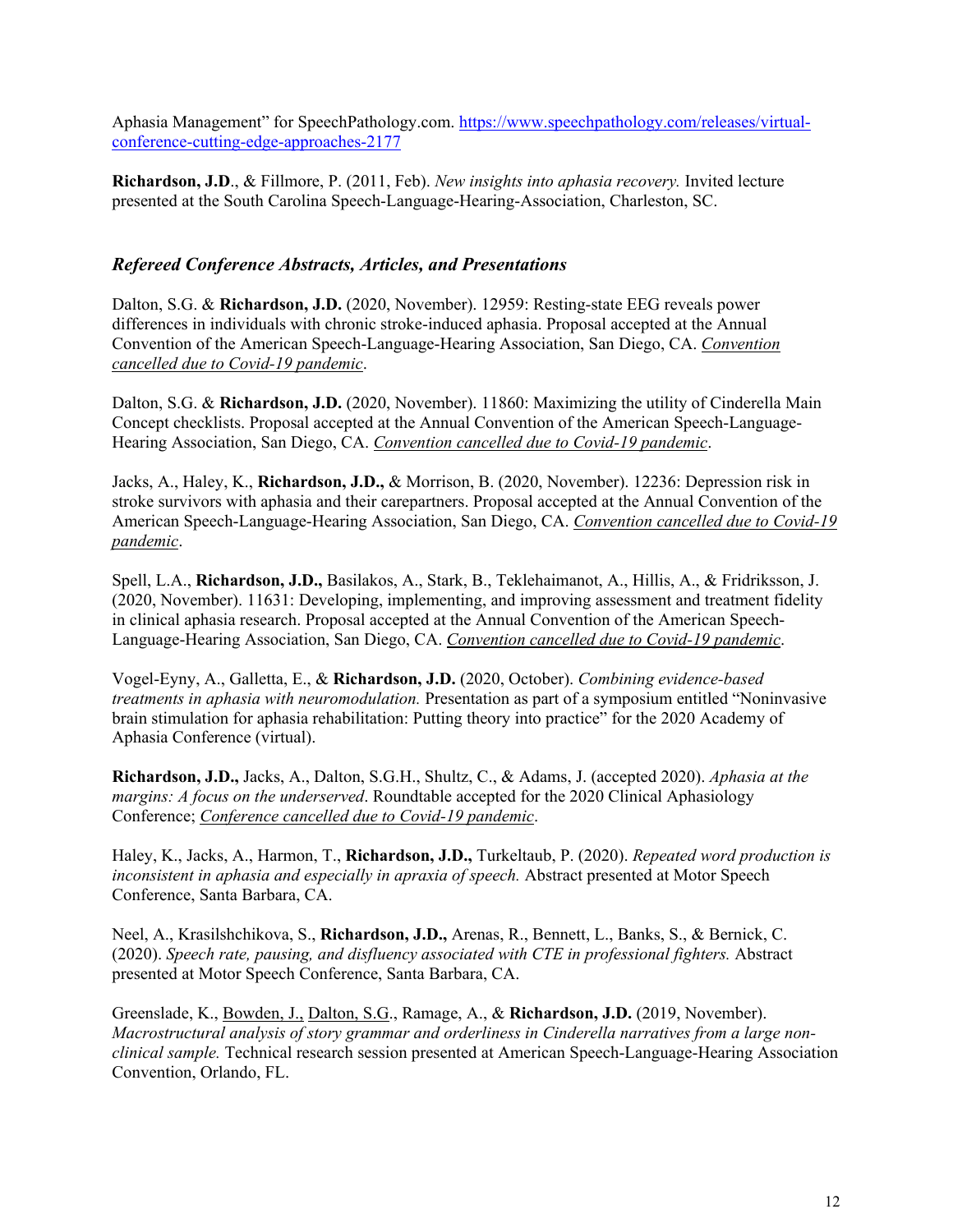ALHarbi, M., Hubbard, H.I., **Richardson, J.D**., & Kim, E. (2019, November). *Cautiously optimistic: A review of the state of evidence for using tDCS for aphasia.* Seminar presented at American Speech-Language-Hearing Association Convention, Orlando, FL.

**Richardson, J.D**., Galletta, E., Shaw, M., & Charvet, L. (2019, November). *Remotely supervised transcranial direct current stimulation (RS-tDCS) for people with stroke-induced and progressive aphasia.* Seminar presented at American Speech-Language-Hearing Association Convention, Orlando,  $FL.$ 

Dalton, S.G., Cavanagh, J., & **Richardson, J.D.** (2019, November). *Spectral EEG changes in persons with chronic stroke.* Poster presented at American Speech-Language-Hearing Association Convention, Orlando, FL.

Haley, K.L., Jacks, A., Morrison, B., & **Richardson, J.D.** (2019, June). *Activity participation among informal caregivers of people with aphasia.* Poster presented at Nordic Aphasia Conference, Turku, Finland.

**Richardson, J.D.,** Moser, D., Dalton, S.G., Hubbard, H.I., Shultz, C., Hanson, J., & Adams, J. (2019, May). *Impact of reading group participation for adults with aphasia and alexia.* Poster presented at the 2019 Clinical Aphasiology Conference.

**Richardson, J.D.,** Dalton, S.G., Hubbard, H.I., Shultz, C., Hanson, J., & Adams, J. (2019, May). *Feasibility of group script training in two variants of primary progressive aphasia.* Roundtable presented at the 2019 Clinical Aphasiology Conference.

ALHarbi, M.F., Hubbard, H.I., **Richardson, J.D.,** & Kim, E. (2019, May). *Finding the optimal tDCS montage based on stroke recovery patterns to improve naming in an individual with post-stroke aphasia.*  Poster presented at the 2019 Clinical Aphasiology Conference.

Dalton, S.G., Cavanagh, J.C., Adams, J., & Richardson, J.D. (2019, May). *Sensitivity of ERPs to language changes following therapy.* Poster presented at the 2019 Clinical Aphasiology Conference.

**Richardson, J.D.,** Dalton, S.G.H., Cavanagh, J.F., Shultz, C., & Adams, J. (2018). *HD-tDCS to contralesional hemisphere to enhance treatment outcomes in persons with stroke-induced aphasia.* Poster presented at NYC Neuromodulation Conference and NANS Summer Series, New York City, NY.

**Richardson, J.D.,** Quinn, D., Arenas, R., Dalton, S.G.H., Larsen, N., von Hoyningen-Huene, S., Duhigg, C., & Pinchotti, D. (2018). *Optical measurement of cerebral blood flow to investigate brain stimulation and task engagement.* Poster presented at NYC Neuromodulation Conference and NANS Summer Series, New York City, NY.

Arenas, R., **Richardson, J.D.,** Dalton, S.G.H., & Stewart, H. (2018). *Current state of blinding in tACS research*. Poster presented at the NYC Neuromodulation Conference and NANS Summer Series, New York City, NY.

Quinn, D.K., Upston, J., Jones, T., Fratzke, V., Worth, L., Yaramothu, C., Alvarez, T., Harris-Carriman, S., Hoffer, M., Stephen, J., Bikson, M., **Richardson, J.D**., & Mayer, A. (2018). *Individualizing HD-tDCS with fMRI and e-field modeling: The NAVIGATE (Neuromodulation of Auditory, Visual, and Generalized AbnormaliTiEs) TBI study.* Poster presented at the NYC Neuromodulation Conference and NANS Summer Series, New York City, NY.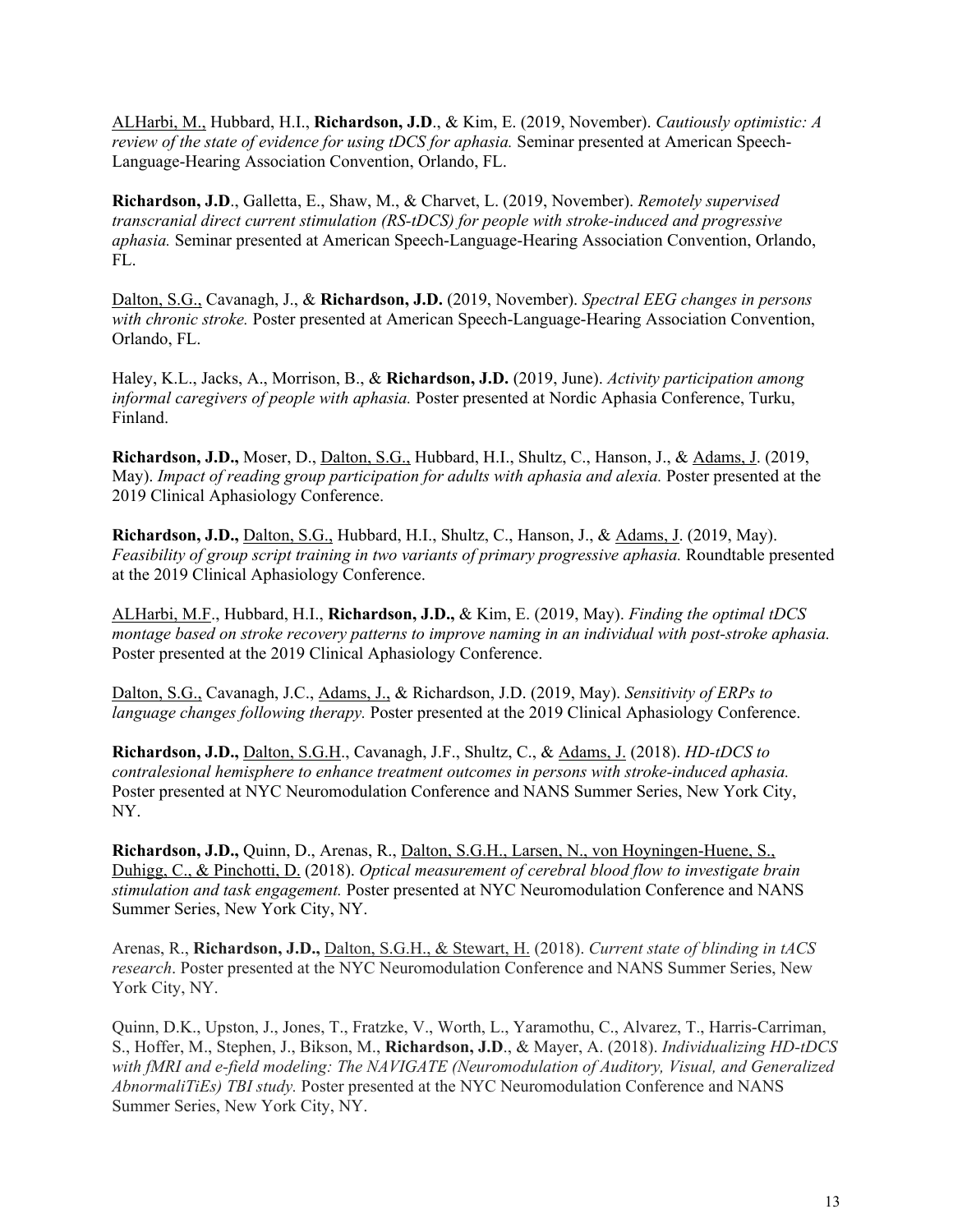Jacks, A., Haley, K., Dalton, S.G.H., & **Richardson, J.D.** (2018). *Language impairment and lived experience in aphasia: A factor analysis.* Poster presented at Clinical Aphasiology Conference, Austin, TX.

Young, E., **Richardson, J.D.,** Power, E., & Togher, L. (2017). *Discourse changes following severe TBI: A longitudinal study.* Poster presented at American Speech-Language-Hearing Association Convention, Los Angeles, CA.

Haley, K., Harmon, T., Smith, M., Jacks, A., **Richardson, J.D**., Dalton, S.G., & Shafer, J. (2017). *Apraxia of speech in conduction aphasia: A clinical reality*. Poster presented at American Speech-Language-Hearing Association Convention, Los Angeles, CA.

Boyle, M., Glista, S., Hickey, E., Morgan, J., Pollens, R., **Richardson, J.D**., & Welsh, J. (2017). *Modules for incorporating the life participation approach to aphasia into classroom and clinical teaching.* Seminar presented at American Speech-Language-Hearing Association Convention, Los Angeles, CA.

Tanaka, T, Dalton, S.G., & **Richardson, J.D.** (2017). *Estimating the impact of assessment and treatment fidelity on aphasia treatment outcomes.* Poster presented at American Speech-Language-Hearing Association Convention, Los Angeles, CA.

Shultz, C., Dalton, S.G., Salm, L., & **Richardson, J.D.** (2017). *Group phonological treatment in logopenic variant primary progressive aphasia.* Poster presented at American Speech-Language-Hearing Association Convention, Los Angeles, CA.

Dalton, S.G., Salm, L., Stewart, H., Cavanagh, J., & **Richardson, J.D**. (2017). *Investigating electrophysiological changes in language, motor, and cognitive networks in individuals with chronic aphasia.* Flash session presented at American Speech-Language-Hearing Association Convention, Los Angeles, CA.

Arenas, R.M., **Richardson, J.D.,** Dalton, S.G., & Stewart, H. (2017). *The current state of blinding in tACS research.* Poster presented at the New Mexico Clinical Neurostimulation Meeting, Albuquerque, NM.

Quinn, D.K., Story-Remer, J., Hunter, M.A., Upston, J., Jones, T., Cavanagh, J., Rieger, R., Wilson, K., Gill, D., **Richardson, J.D.,** Campbell, R., Mayer, A., Yeo, R., Clark, V., & Shuttleworth, C.W. (2017). *Transcranial direct current stimulation facilitates working memory after mild-moderate TBI.* Poster presented at National Neurotrauma Society, Snowbird, UT.

Dalton, S.G., Stewart, H., & **Richardson, J.D.** (2017). *A large-scale comparison of main concept analysis between persons with aphasia and persons without brain injury.* Poster presented at Clinical Aphasiology Conference, Snowbird, UT.

**Richardson, J.D.,** Dalton, S.G., & Shisler Marshall, R. (2017). *A focus on discourse changes following intensive-language action therapy.* Poster presented at Clinical Aphasiology Conference, Snowbird, UT.

**Richardson, J.D.,** Dalton, S.G., Haley, K., Jacks, A., & Silverman, M. (2017). *Outcomes of care partners of persons with aphasia.* Poster presented at Aphasia Access Leadership Summit, Orlando, FL.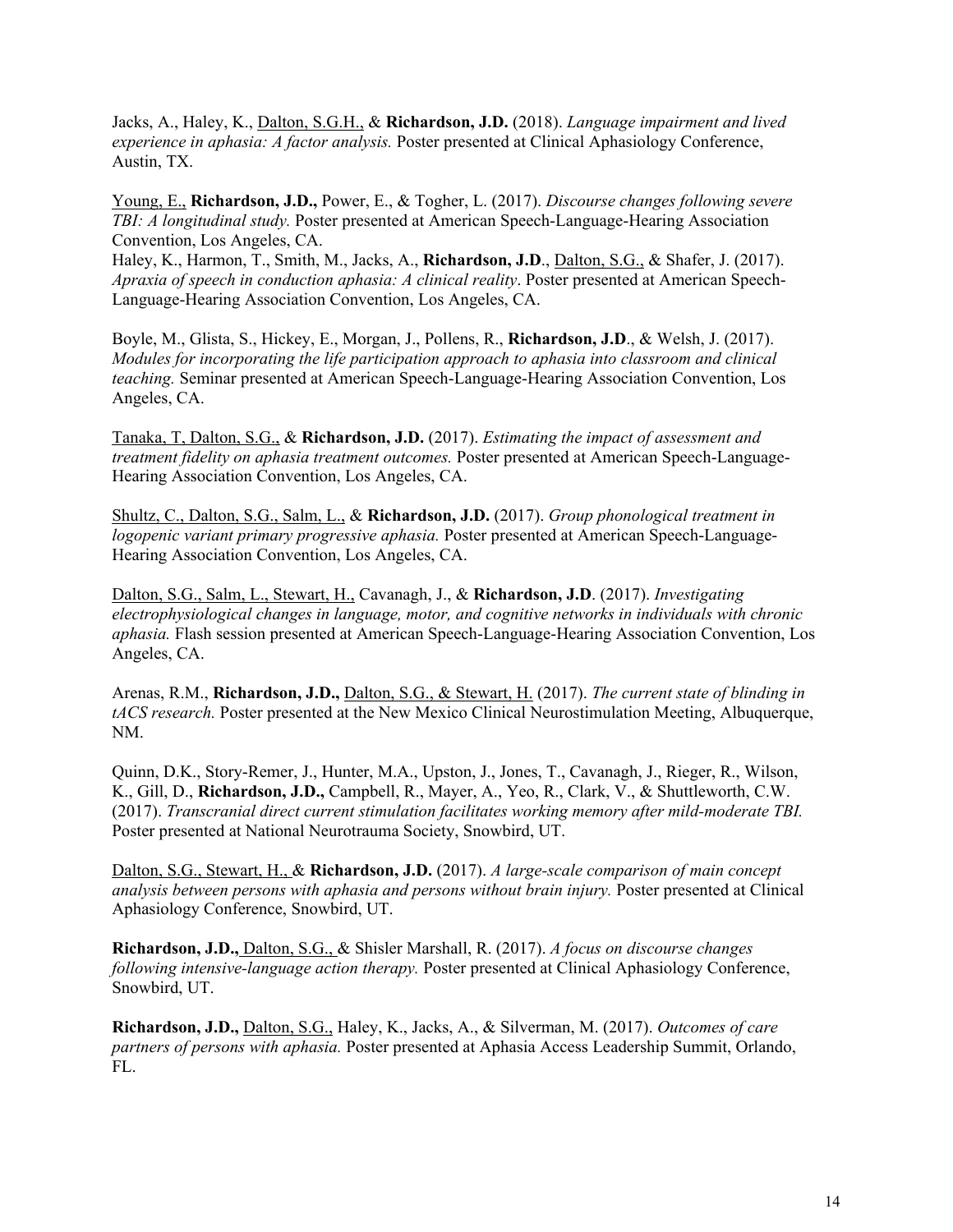Stewart, H., Quevedo-Levesque, G., Dalton, S.G., & **Richardson, J.D.** (2016). *Gist and coherence during picture description in persons with mild aphasia.* Poster presented at American Speech-Language-Hearing Association Convention, Philadelphia, PA.

Tanaka, T., Branch, W., Dalton, S.G., & **Richardson, J.D.** (2016). *It's raining cats: Further development of discourse checklists for picture description tasks.* Poster presented at American Speech-Language-Hearing Association Convention, Philadelphia, PA.

Jacks, A., **Richardson, J.D.,** Haley, K. (2016). *Low mood and depression in people with aphasia: A comparison of scales.* Poster presented at American Speech-Language-Hearing Association Convention, Philadelphia, PA.

Harmon, T., Jacks, A., **Richardson, J.D.,** & Haley, K. (2016). *Speech fluency in discourse produced by people with mild aphasia: Correlations with impairment and confidence.* Poster presented at American Speech-Language-Hearing Association Convention, Philadelphia, PA.

**Richardson, J.D**., Dalton, S.G., Fromm, D., Forbes, M., Holland, A., & MacWhinney, B. (2016). *The relationship between confrontation naming and story gist production in aphasia.* Poster presented at the Clinical Aphasiology Conference, Charlottesville, VA.

Haley, K., **Richardson, J.D.,** & Jacks, A. (2016). *Activity participation by people with aphasia and their caregivers.* Oral presentation at the Clinical Aphasiology Conference, Charlottesville, VA.

Dalton, S.G., Shultz, C., Hillis, A., & **Richardson, J.D**. (2016). *Describing phonological paraphasias in primary progressive aphasia.* Poster presented at the Clinical Aphasiology Conference, Charlottesville, VA.

Haley, K., Jacks, A., **Richardson, J.D.,** & Wambaugh, J. (2016). *Perceptually salient sound distortions and apraxia of speech.* Poster presented at Motor Speech Conference, Newport Beach, CA.

**Richardson, J.D.** & Hudspeth, S.G. (2015). *Assessment fidelity in aphasia research.* Roundtable presented at Clinical Aphasiology Conference, Monterey, CA.

Hudspeth, S.G., **Richardson, J.D.,** Saunders, W.M., Haley, K., & Jacks, A. (2015). *The relationship between discourse performance with and without gesture use and life participation in adults with aphasia.* Poster presented at Clinical Aphasiology Conference, Monterey, CA.

Gadson, D.S., Marshall, R.S., & **Richardson, J.D.** (2015). *Evaluating quality of life and language in a comprehensive aphasia rehabilitation education program (CARE).* Poster presented at Clinical Aphasiology Conference, Monterey, CA.

den Ouden, D-B., Malyutina, S., & **Richardson, J.D.** (2015). *Verb argument structure in narrative speech: Mining the AphasiaBank.* Platform presented as part of symposium titled "The rise of big-data in aphasiology: An opportunity for theory development" at Academy of Aphasia, Tucson, AZ.

**Richardson, J.D.,** Saunders, W.M., Hudspeth, S.G., Jacks, A., Silverman, M., & Haley, K. (2015). *The relationship between discourse performance and life participation in persons with aphasia.* Poster presented at Aphasia Access Leadership Summit, Boston, MA.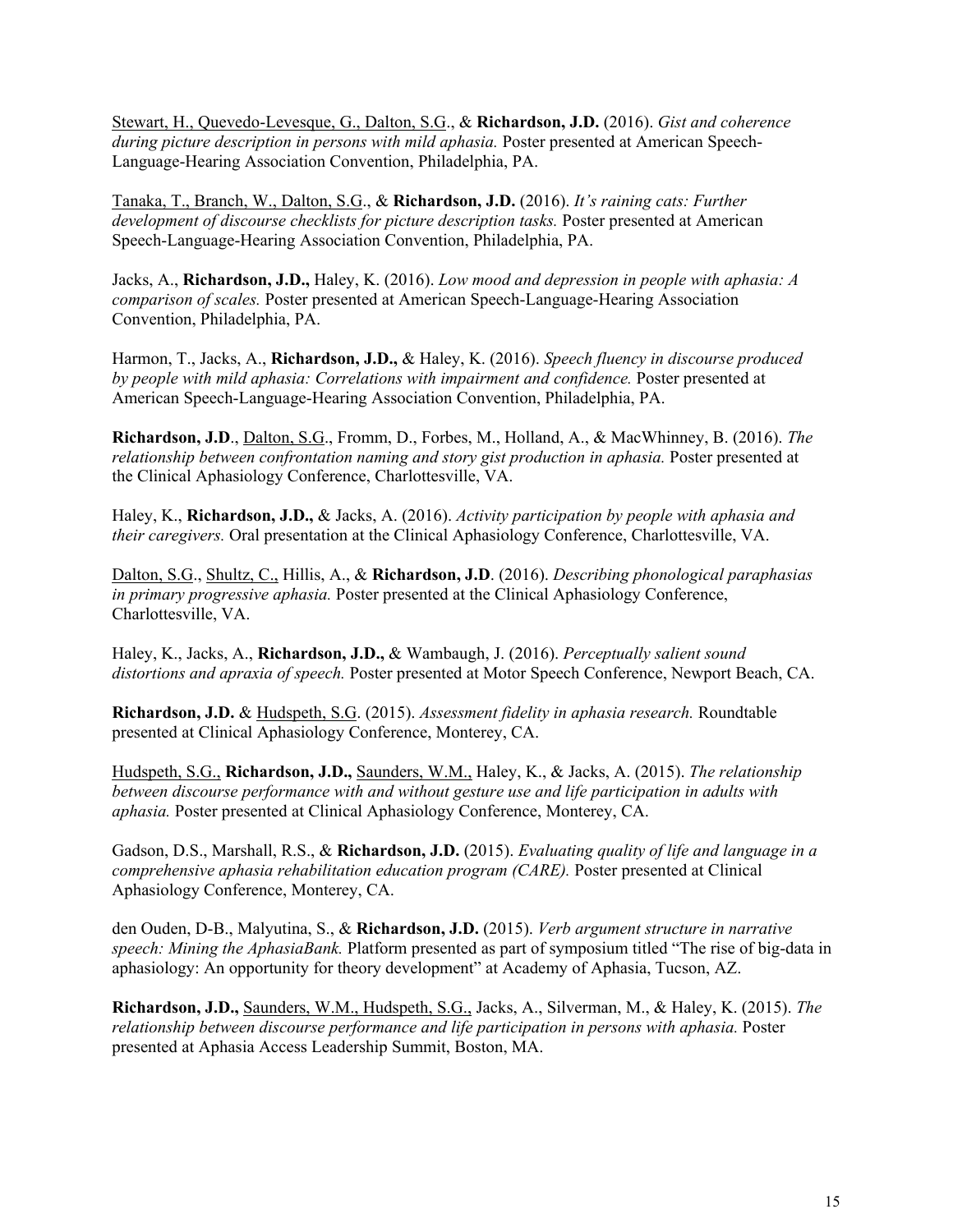Haley, K., Jacks, A., **Richardson, J.D.,** & Silverman, M. (2015). *Writing and using life-participation goals for people affected by aphasia.* Poster presented at AphasiaAccess Leadership Summit, Boston, MA.

Jacks, A., Silverman, M., **Richardson, J.D**., & Haley, K. (2015). *Communication, activity, and life participation in adults with aphasia: Overview of the first year of a university-community research partnership*. Oral session presented at AphasiaAccess Leadership Summit, Boston, MA.

Dalton, S.G. & **Richardson, J.D.** (2015). *Learning potential in adults with aphasia and healthy controls.* Poster presented at American Speech-Language-Hearing Association Convention, Denver, CO.

**Richardson, J.D.,** Dalton, S.G., Harlow, V., Haley, K., Jacks, A., & Silverman, M. (2015). *Story grammar analysis in persons with aphasia.\** Poster presented at American Speech-Language-Hearing Association Convention, Denver, CO. \*ASHA Meritorious Poster Submission certificate

Haley, K., **Richardson, J.D.,** Jacks, A., de Riesthal, M. (2015). *Setting goals for communicative life participation in aphasia.* One-hour oral session presented at American Speech-Language-Hearing Association Convention, Denver, CO.

Thors, H., **Richardson, J.D.,** & Fridriksson, J. (2015). *Dual stream model guided treatment of aphasia.* Poster presented at the Society for Neurobiology of Language Conference, Chicago, IL.

**Richardson, J.D.,** Luke, S., & Hudspeth, S.G. (2015). *Are eye-movements during paragraph reading affected by low-dosage transcranial direct current stimulation (tDCS).* Poster presented at the NYC Neuromodulation Conference, New York City, NY.

Galletta, E., Buchwald, A., **Richardson, J.D.,** Fridriksson, J., Hamilton, R., Turkeltaub, P., & Marangolo, P. (2015). *Considerations for research treatment of aphasia combining neuromodulation and speechlanguage intervention.* Poster presented at NYC Neuromodulation Conference, New York City, NY.

**Richardson, J.D.** & Hudspeth, S.G. (2014). *Story grammar analysis in persons with mild aphasia.* Poster presented at Clinical Aphasiology Conference, St. Simons, GA.

Hudspeth, S.G. & **Richardson, J.D.** & (2014). *Core lexicon and main concept production during picture description.* Poster presented at Clinical Aphasiology Conference, St. Simons, GA.

**Richardson, J.D.** & Hudspeth, S.G. (2014). *Main concept production in persons with aphasia: A comparison of subtypes.* Oral presentation at Clinical Aphasiology Conference, St. Simons, GA.

Haley, K., **Richardson, J.D**., Harmon, T., Jacks, A., & Silverman, M. (2014). *Life activity choices by people with aphasia, family members, and older adults.* Poster presented at the American Speech-Language-Hearing Association Convention, Orlando, FL.

Hudspeth, S.G., Fogerty, D., & **Richardson, J.D.** (2014). *Effects of frequency, competition, and noise on spoken word recognition for young and old adults.* Technical research session presented at the American Speech-Language-Hearing Association Convention, Orlando, FL.

Jacks, A., Silverman, M., **Richardson, J.D.,** & Haley, K. (2014). *Communication, activity, and life participation in adults with aphasia: A university-community partnership in the Carolinas.* Seminar presented at the American Speech-Language-Hearing Association Convention, Orlando, FL.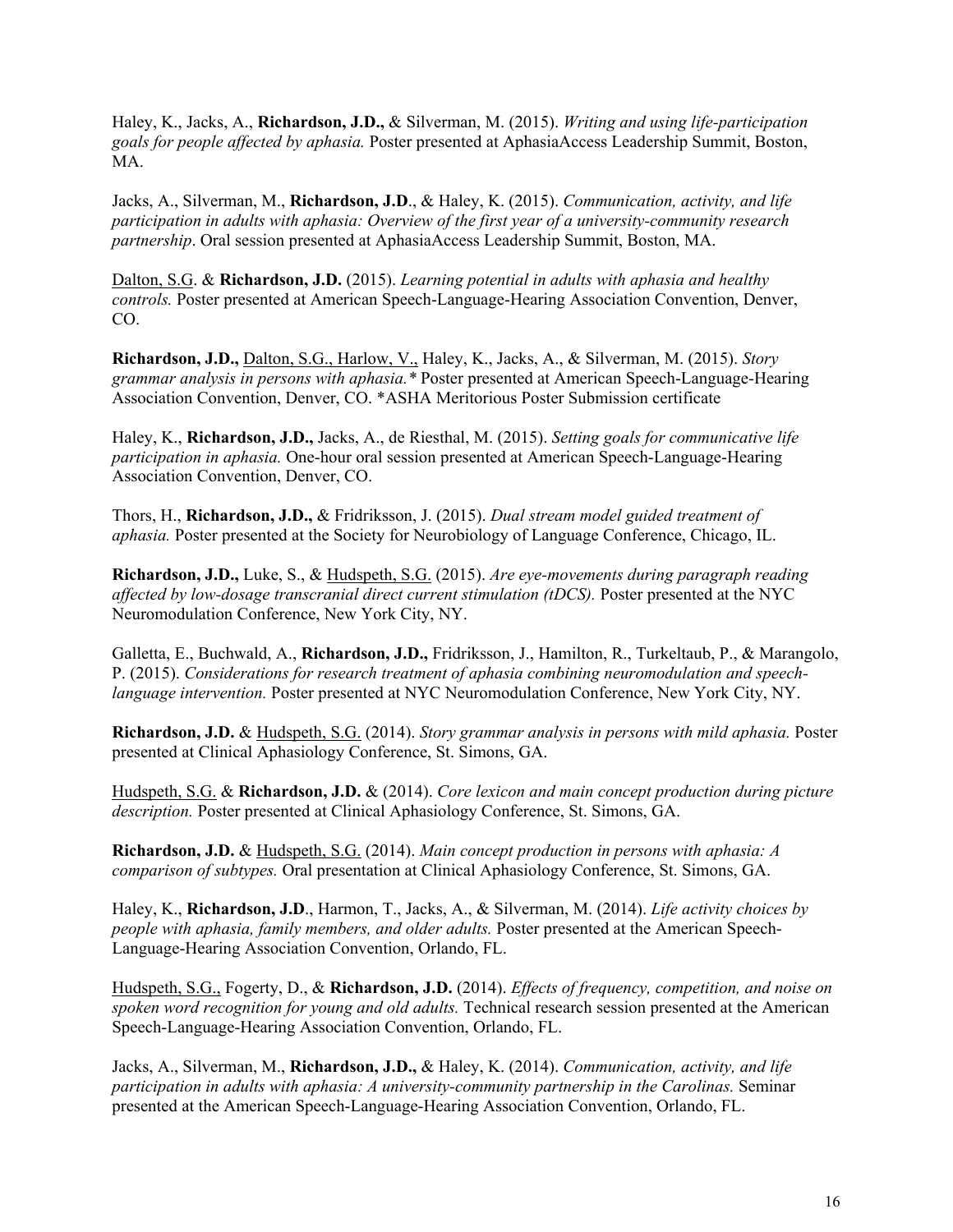Malyutina, S., **Richardson, J.D.,** & den Ouden, D. (2014). *Verb argument structure complexity in discourse in aphasia.* Poster presented at the American Speech-Language-Hearing Association Convention, Orlando, FL.

Saunders, W., Payne, V., Haley, K., Jacks, A., Silverman, M., & **Richardson, J.D.** (2014). *Predicting changes in the lives of caregivers of persons with aphasia.* Poster presented at the American Speech-Language-Hearing Association Convention, Orlando, FL.

**Richardson, J.D.,** Fillmore, P., Datta, A., Truong, D., Hudspeth, S.G., Bikson, M., & Fridriksson, J. (2013). *Sensation ratings during high-definition transcranial direct current stimulation (HD-tDCS)*. Poster presented at the first annual NYC Neuromodulation Conference, New York, NY.

**Richardson, J.D.,** Datta, A., Dmochowski, J., Parra, L., & Fridriksson, J. (2013). *HD-tDCS to enhance behavioral treatment for aphasia: A feasibility study.* Poster presented at the first annual NYC Neuromodulation Conference, New York, NY.

Hudspeth, S.G., Campbell, S., Williams, N., Dillow, E., & **Richardson, J.D.** (2013). *Development of clinician-friendly discourse analysis tools: Main concept analysis*. Poster presented at the American Speech-Language-Hearing Association Convention, Chicago, IL.

**Richardson, J.D.,** Hudspeth, S.G., Saunders, W., & Payne, V. (2013). *Story narrative in anomic aphasia: Analysis of story grammar components.* Poster presented at the American Speech-Language-Hearing Association Convention, Chicago, IL.

Campbell, S., Williams, N., Hudspeth, S.G., Franklin, D., & **Richardson, J.D.** (2013). *Discourse measures in aphasia and observer ratings of comfort and typicality.* Poster presented at the American Speech-Language-Hearing Association Convention, Chicago, IL.

Hudspeth, S.G., Dillow, E., & **Richardson, J.D.** (2013). *Core lexicon analysis: Efficient assessment of narrative discourse in persons with aphasia.* Technical session presented at the American Speech-Language-Hearing Association Convention, Chicago, IL.

**Richardson, J.D.,** Holland, A., Forbes, M., MacWhinney, B., & Fromm, D. (2013). *Research, clinical, and educational applications of AphasiaBank.* Oral seminar (2 hours) given at the American Speech-Language-Hearing Association Convention, Chicago, IL.

**Richardson, J.D.,** Fridriksson, A., Franklin, D., Graczyk, E., & Fridriksson, J. (2012). *Measuring structural connectivity to predict language impairment in aphasia.* Poster presented at the Society for Neurobiology of Language Conference in San Sebastian, Spain.

Fillmore, P., **Richardson, J.,** Fridriksson, Jo., & Fridriksson, Ju. (2011). *VESTPA: Visually enhanced speech treatment for persons with aphasia - A freely available web-based therapy program.* Poster presented at the Entertainment Software and Cognitive Neurotherapeutics Society, San Francisco, CA.

Baker, J.M., **Richardson, J.D**., & Fridriksson, J. (2010). *Transcranial direct current stimulation (tDCS) applied to the left posterior cortex improves language performance in fluent aphasia*. Poster presented at the Neurobiology of Language Conference in San Diego, CA.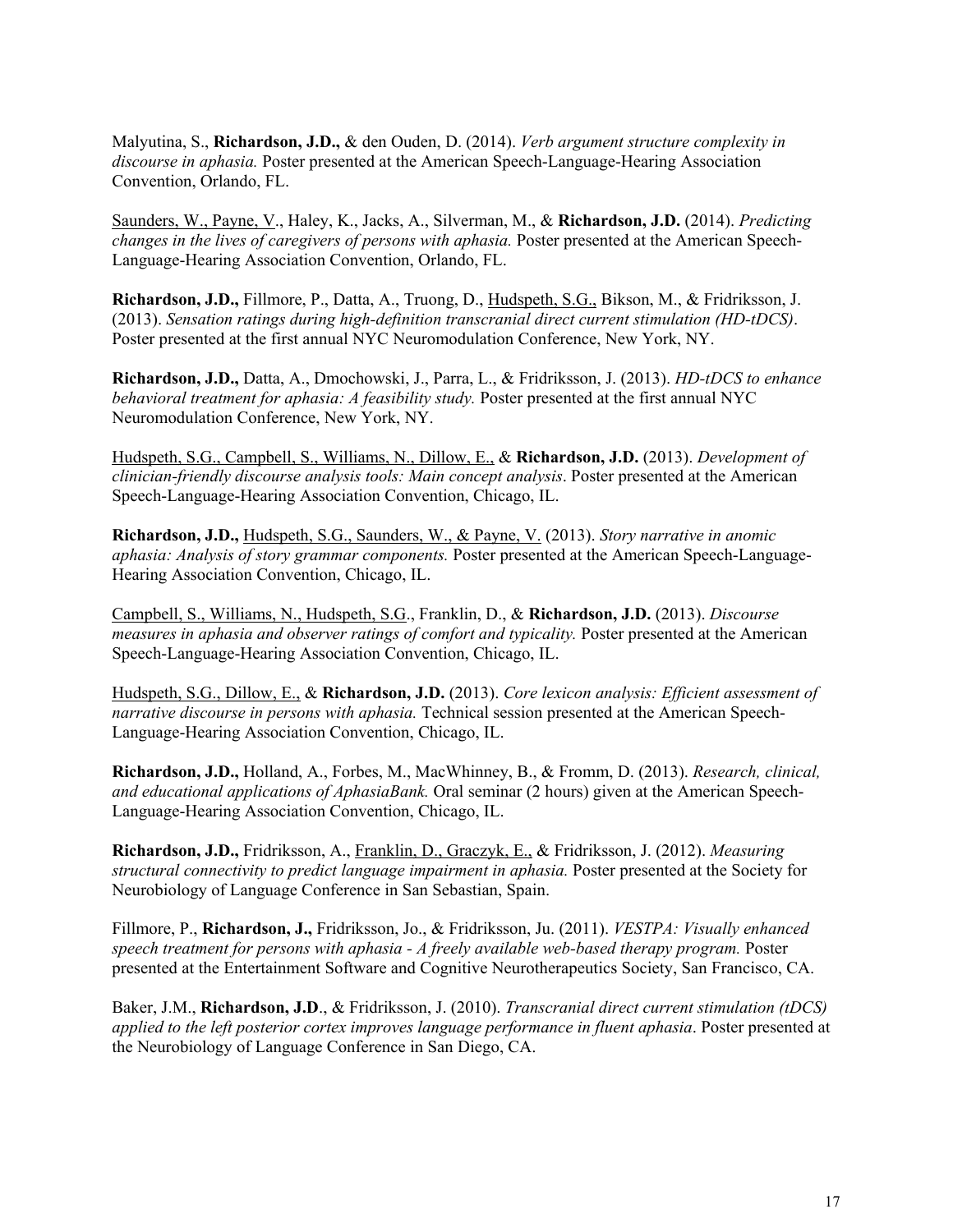**Richardson, J.D**., Marshall, R.S., & Bothe, A. (2009). *Generalization in individuals with aphasia following introduction of constraint-induced aphasia therapy.* Technical session presented at the American Speech-Language-Hearing Association Convention, New Orleans, LA.

Davidow, J., Bothe, A., **Richardson, J.,** & Andreatta, R. (2009). *Modified vocalization during metronome entrainment in adults who stutter*. Poster presented at the American Speech-Language-Hearing Association Convention, New Orleans, LA.

**Richardson, J**., & Marshall, R. (2008). *Massed practice in aphasia: Necessary, but not sufficient?* Poster presented at the International Neuropsychological Society Meeting, Waikoloa, HI.

Davidow, J.H., Bothe, A.K., Andreatta, R.D., & **Richardson, J.D**. (2008). *A systematic study of modified vocalization during metronome stimulation.* Poster presented at the American Speech-Language-Hearing Association Convention, Chicago, IL.

**Richardson, J.D**. & Marshall, R.S. (2008). *Investigating the principles of constraint-induced aphasia therapy: Massed practice*. Technical session presented at the American Speech-Language-Hearing Association Convention, Chicago, IL.

Davidow, J., **Richardson, J**., Bothe, A.K., & Andreatta, R. (2006). *Informing clinical stuttering practice through basic research in neuroplasticity*. Poster presented at the American Speech-Language-Hearing Association Convention, Miami, FL.

*Submitted for conference presentation*  NA

## **Contributed (un-refereed) Abstracts and/or Oral Presentations at Professional Meetings**

**Richardson, J.D.** (2020, November). *Caring for the caregiver*. Presentation at the "Heads up: Be a voice for hope and healing" Brain Injury Alliance of New Mexico conference.

**Richardson, J.D.** (2020, October). *Maximizing support for the caregiver*. Presentation at the "Get back in gear 2020" Brain Injury Alliance of New Mexico conference.

**Richardson, J.D.** (2020). *Activities for cognitive-communication disorder*. Integrative Cognitive Rehab TeleECHO.

**Richardson, J.D.** (2019). *Activities for cognitive-communication disorder*. Integrative Cognitive Rehab TeleECHO.

Dalton, S.G., Tanaka, T., & **Richardson, J.D.** (2018). *Estimating the impact of assessment and treatment fidelity on aphasia treatment outcomes.* Poster presented at UNMHSC Neuroscience Day, Albuquerque, NM.

Arenas, R.M., **Richardson, J.D.,** Dalton, S.G., & Stewart, H. (2018). *The current state of blinding in tACS research*. Poster presented at UNMHSC Neuroscience Day, Albuquerque, NM.

**Richardson, J.D.** (2018). *Transcranial direct current stimulation and brain injury*. Integrative Cognitive Rehab TeleECHO.<https://www.youtube.com/watch?v=DRZNOarsqxw>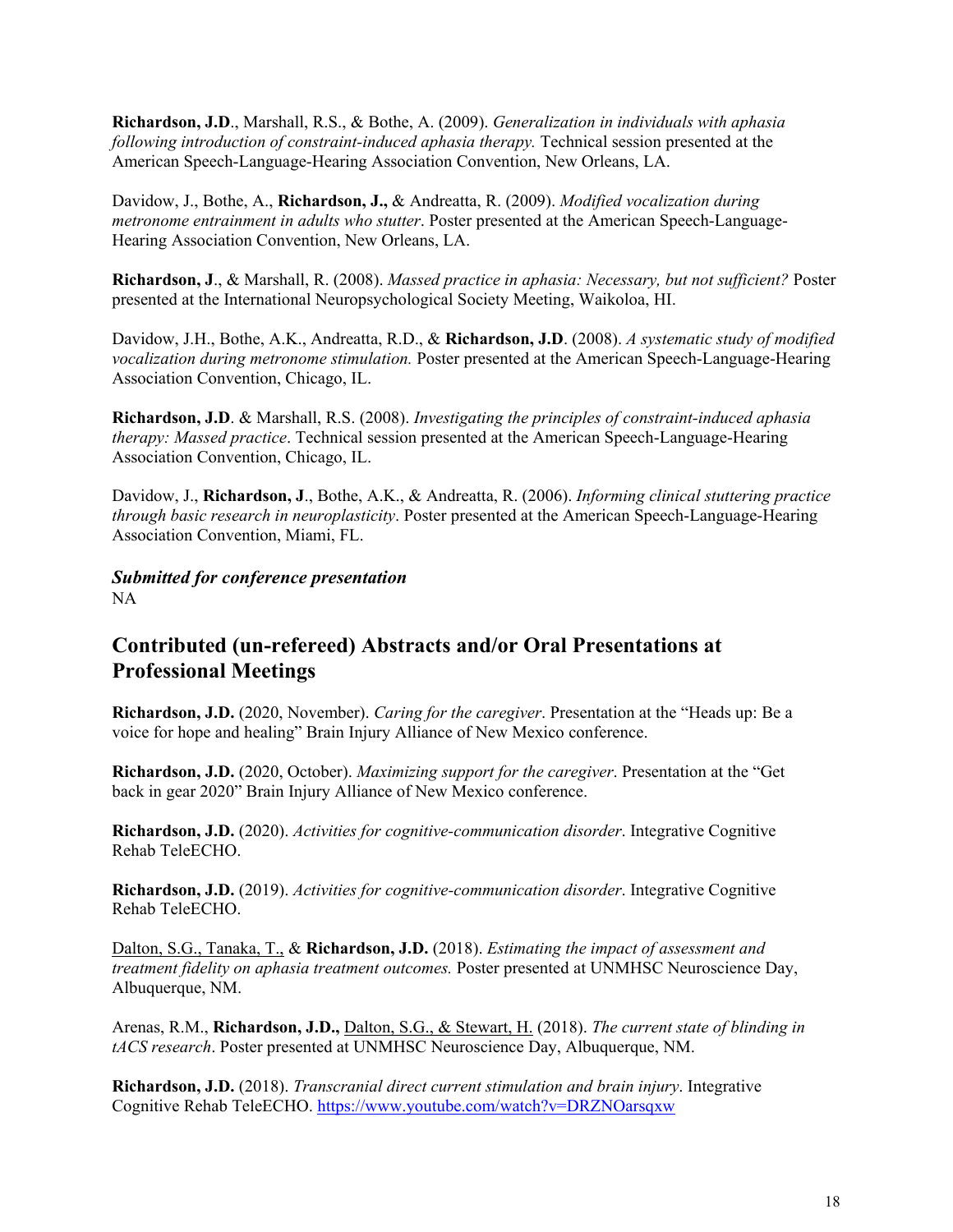**Richardson, J.D.** (2017). *Outcomes of caregivers of persons with brain injury.* Integrative Cognitive Rehab TeleECHO.<https://www.youtube.com/watch?v=gtAAxC7HbCY>

**Richardson, J.D.** (2017). *Brain injury: Memory (visual emphasis).* Integrative Cognitive Rehab TeleECHO. [https://www.youtube.com/watch?time\\_continue=1&v=YO1YbhW2BI8](https://www.youtube.com/watch?time_continue=1&v=YO1YbhW2BI8)

**Richardson, J.D.** (2017). *Brain injury: Working memory.* Integrative Cognitive Rehab TeleECHO. <https://www.youtube.com/watch?v=YLaP8HUGkQg>

**Richardson, J.D.** (2017). *Brain injury: Attention and processing speed.* Integrative Cognitive Rehab TeleECHO.<https://www.youtube.com/watch?v=LSJdAxyimtQ>

**Richardson, J.D.** (2017). *Brain injury basics: Traumatic brain injury.* Integrative Cognitive Rehab TeleECHO.<https://www.youtube.com/watch?v=SRkHard1iqg>

Dalton, S.G., Shultz, C., Hillis, A., Henry, M., & **Richardson, J.D.** (2016). *Describing phonological paraphasias in primary progressive aphasia.* Poster presented at New Mexico Speech-Language-Hearing Association, Albuquerque, NM.

Quevedo-Levesque, G., Dalton, S.G., & **Richardson, J.D.** (2016). *Broca's aphasia in many languages: A description of discourse.* Poster presented at New Mexico Speech-Language-Hearing Association, Albuquerque, NM.

**Richardson, J.D.,** Dalton, S.G., & Shultz, C. (2015). *Assessment fidelity in aphasia treatment studies.* Poster presented at New Mexico Speech-Language-Hearing Association, Albuquerque, NM.

Clasen, S.J., Dalton, S.G., Marshall, R., & **Richardson, J.D.** (2015). *Change in discourse ability for untrained picture description tasks following intensive aphasia therapy.* Poster presented at New Mexico Speech-Language-Hearing Association, Albuquerque, NM.

Clasen, S.J., Hudspeth, S.G., Marshall, R.S., & **Richardson, J.D.** (2015). *Change in discourse ability for untrained picture description tasks following intensive aphasia therapy.* Poster presented at the South Carolina Speech-Language-Hearing Association, Myrtle Beach, SC.

Saunders, W.M., Hudspeth, S.G., Carmody, C., & **Richardson, J.D.** (2015). *The relationship between discourse performance and life participation in persons with aphasia.* Poster presented at the South Carolina Speech-Language-Hearing Association, Myrtle Beach, SC.

Hudspeth, S.G., Dillow, E.P., Campbell, S.L., Williams, A.N., & **Richardson, J.D.** (2013). *Development of clinician-friendly discourse analysis tools: Main concept analysis*. Poster presented at the South Carolina Speech-Language-Hearing Association, Columbia, SC.

Dillow, E.P., Ford, K., & **Richardson, J.D.** (2013). *Core verb use in persons with aphasia during Cinderella retelling.* Poster presented at the South Carolina Speech-Language-Hearing Association, Columbia, SC.

Hudspeth, S.G., Dillow, E.P., Campbell, S.L., Williams, A.N., & **Richardson, J.D.** (2013). *Development of clinician-friendly discourse analysis tools: Main concept analysis.* Poster presented at the South Carolina Speech-Language-Hearing Association, Columbia, SC.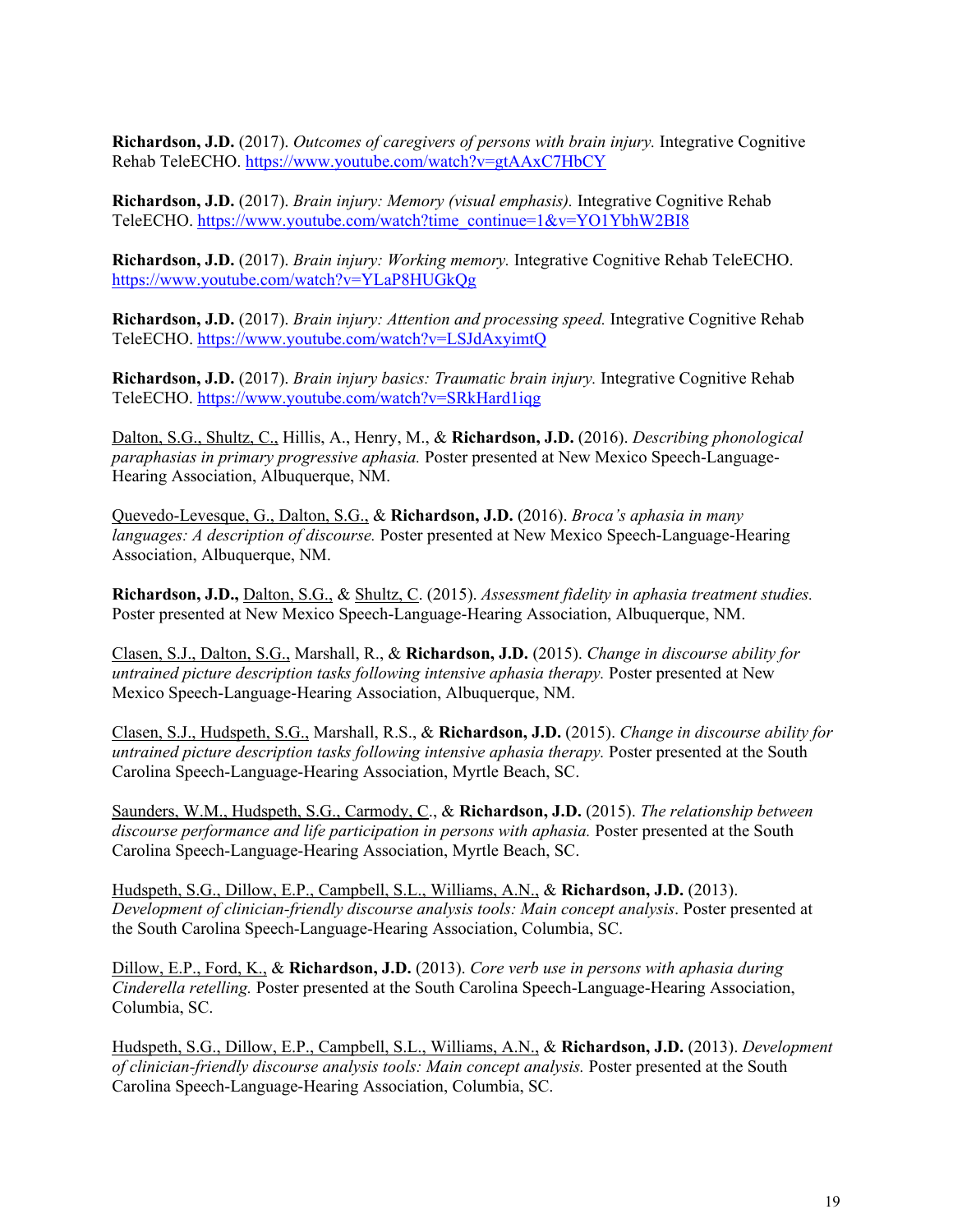Dillow, E.P., Ford, K., & **Richardson, J.D.** (2013). *Core verb use in persons with aphasia during Cinderella retelling.* Poster presented at the South Carolina Speech-Language-Hearing Association, Columbia, SC.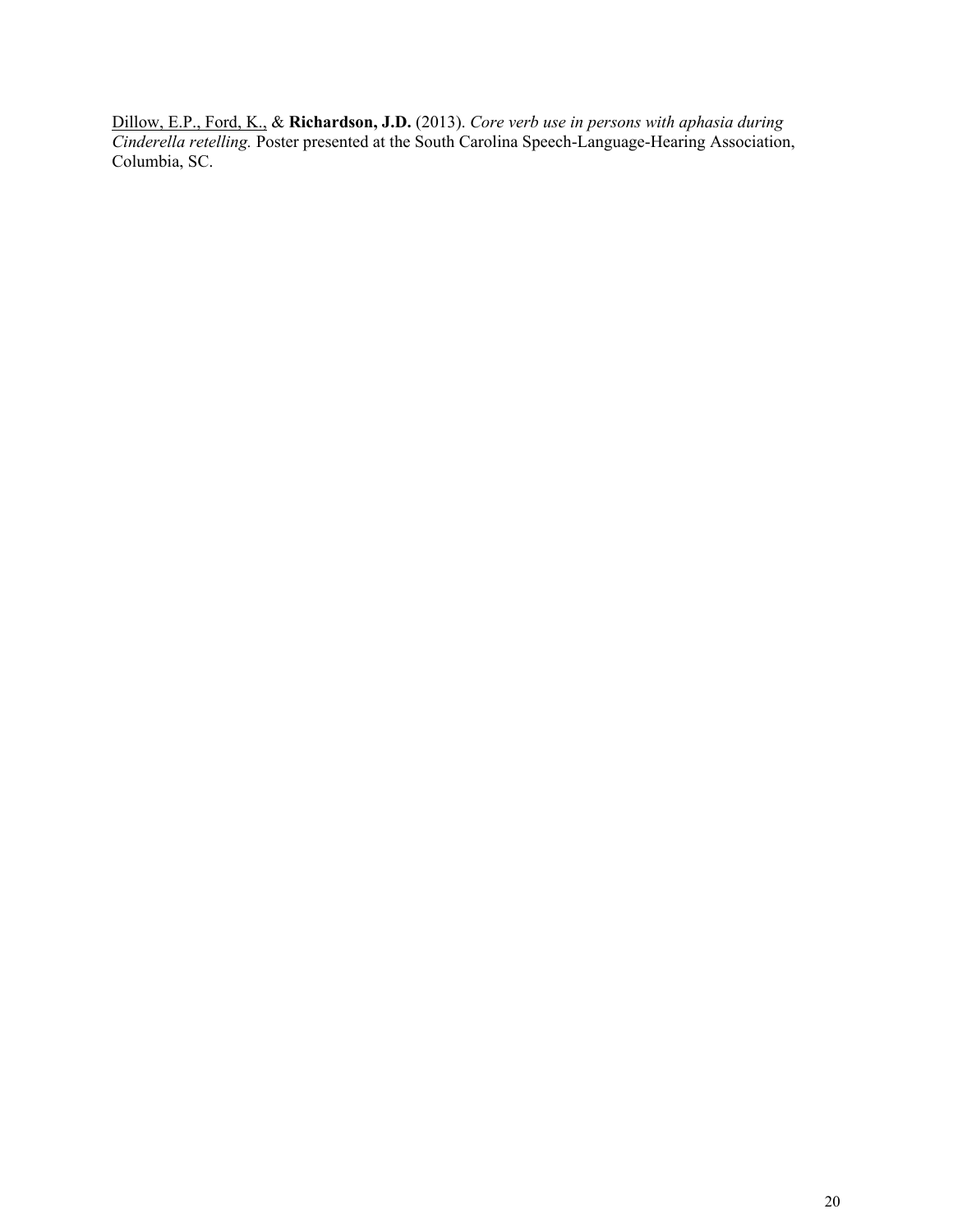## **Research**

### **Research Funding**

*Development and dissemination of educational brain injury materials* Role: PI State of New Mexico, Governor's Commission on Disability, Brain Injury Advisory Council Reward period: 11/2020 – 06/2021 Reward amount: \$31,682

*Optimizing targeted interventions for aphasia* Role: PI NIH NIDCD, R01 Score – 9%; IC payline – 13%; awaiting budget Reward period: TBA Reward amount: TBA

*University of New Mexico (UNM) Center for Brain Recovery and Repair – Renewal (Phase 2)* Role: Outreach Director (PI: Shuttleworth) NIH NIGMS, P20 Reward period: 07/2020 – 06/2025 Reward amount: TBA

*Collaboration with Health Extension Rural Offices (HEROs) to develop and disseminate educational brain injury materials* Role: PI State of New Mexico, Governor's Commission on Disability, Brain Injury Advisory Council Reward period: 01/2020 – 06/2020 Reward amount: \$25,000

*Speech and language biomarkers of repeated head trauma in professional fighters*  Role: Co-PI (Co-PI: Amy Neel) UNM Women in STEM Faculty Development Award Reward period: 05/2018 – 12/2019 Reward amount: \$15,000

*High-definition transcranial direct current stimulation (HD-tDCS) for sensory deficits in complex traumatic brain injury* Role: Co-I (PI: Davin Quinn) Department of the Army – USAMRAA Reward period: 11/2017-10/2021 Reward amount: \$3.1M

*Optical measurement of cerebral blood flow to investigate the interaction between brain stimulation and task engagement.*  Role: Co-I (PI: Davin Quinn) BBHI Mini-Grants, University of New Mexico Health Sciences Center Reward period: 08/2017-06/2018 Reward amount: \$3000

*Optical measurement of cerebral blood flow to investigate the interaction between brain stimulation and task engagement.*  Role: PI Research Allocations Committee Internal Grant, University of New Mexico Reward period: 03/2017-09/2018 Reward amount: \$9503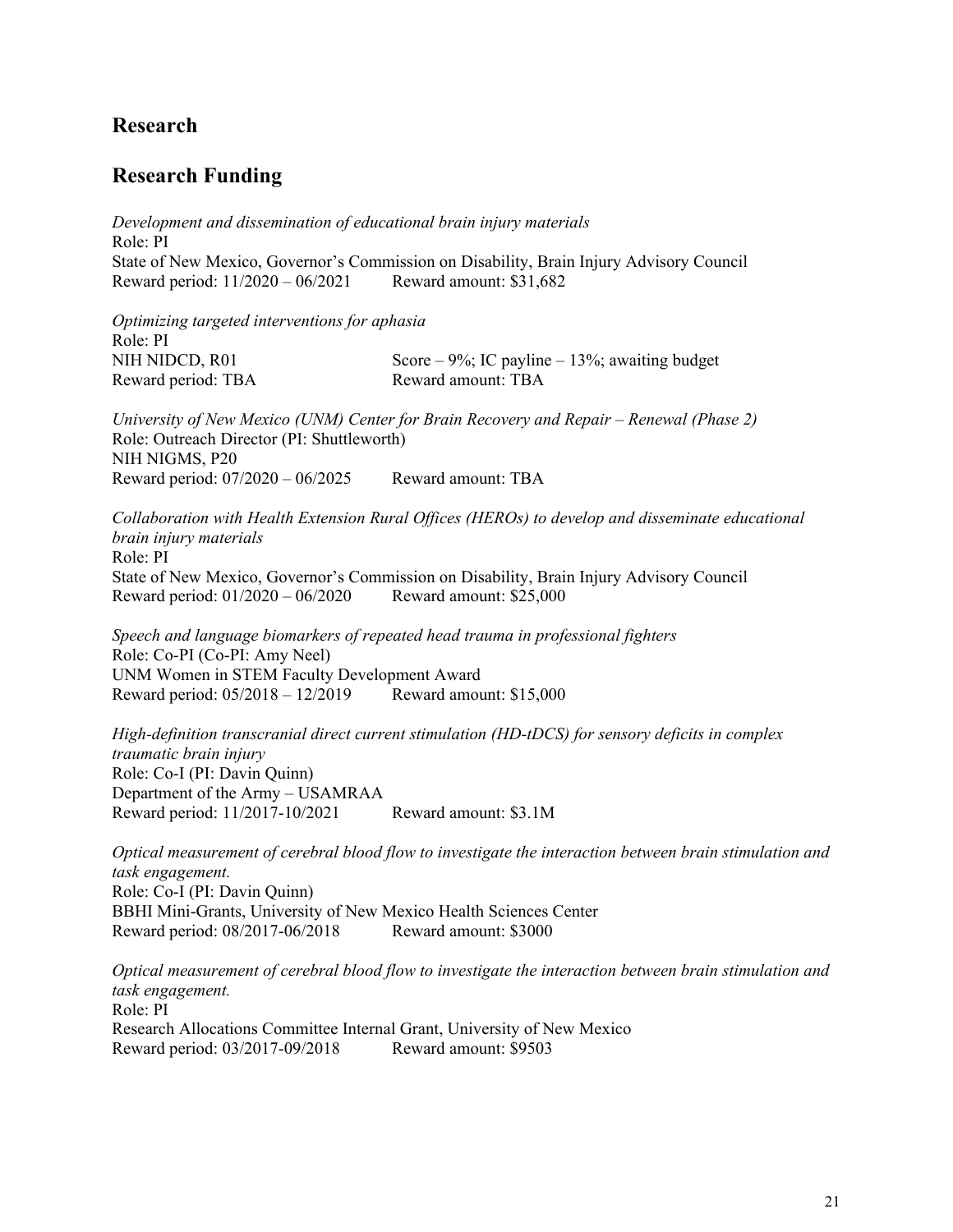*University of New Mexico (UNM) Center for Brain Recovery and Repair (awarded 07/2015) Project 5 - Targeted tDCS to enhance treatment outcomes in persons with aphasia (added 09/2016)* Role: Co-I (PI: Claude W. Shuttleworth) NIH NIGMS P20GM109089 Reward period:  $07/2015-06/2020$  Reward amount:  $11M$  (Project  $5-2.1M$ )

*Center for the Study of Aphasia Recovery (C-STAR)* Role: Consultant (PI: Julius Fridriksson) NIH P50 (NIDCD Clinical Research Center Grant) Reward period: 04/2016-03/2021 Reward amount: 11M

*m-Eye Lab: Mobile Eyetracking Lab for Research with Special Populations* Role: Co-PI (PI: Suzanne Adlof; Co-PI: Jane Roberts) ASPIRE-III (Advanced Support Program for Infrastructure in Research Excellence) Internal Grant, University of South Carolina Reward period: 05/2015 – 11/2016 Reward amount: \$99,956

*Investigating the relationship between non-transcription-based discourse analysis measures and life participation in persons with aphasia* Role: PI Provost Social Sciences Grant, University of South Carolina Reward period: 05/2014 – 06/2015 Reward amount: \$19,995.05

*Advancing Academic-Research Careers (AARC) Award* Role: PI Reward period: 08/2013 – 05/2015 Reward amount: \$5000

*Establishing main concepts and main events for selected AphasiaBank discourse tasks* Role: PI Grant proposal to private funding source (The Chapman Foundation)<sup>[17]</sup> Reward period:  $12/2012 - 08/2014$  Reward amount:  $$12,500$ <sub>SEP</sub>

*Transcranial direct current stimulation during MRI* Role: PI NIH Extramural Clinical Research Loan Repayment Program - Renewal Reward period: 07/2012 – 06/2013 Repayment amount: \$18,958.38 

*Examining tDCS dosage and task effects using eye movements in reading* Role: PI SCTR (South Carolina Clinical and Translational Research Institute) Discovery Grants Reward period:  $07/2012 - 06/2013$  Reward amount: \$47,113;

*MRI Simulator Shared Laboratory* Role: Co-I (PIs: Chris Rorden, John Richards) ASPIRE-III (Advanced Support Program for Infrastructure in Research Excellence) Internal Grant FR Reward period: 5/2012 - 8/2013 Reward amount: \$32,990 Reward

*The role of perfusion in aphasia recovery* Role: PI NIH Extramural Clinical Research Loan Repayment Program Reward period: 07/2010 – 06/2012 Repayment amount: \$39,150.96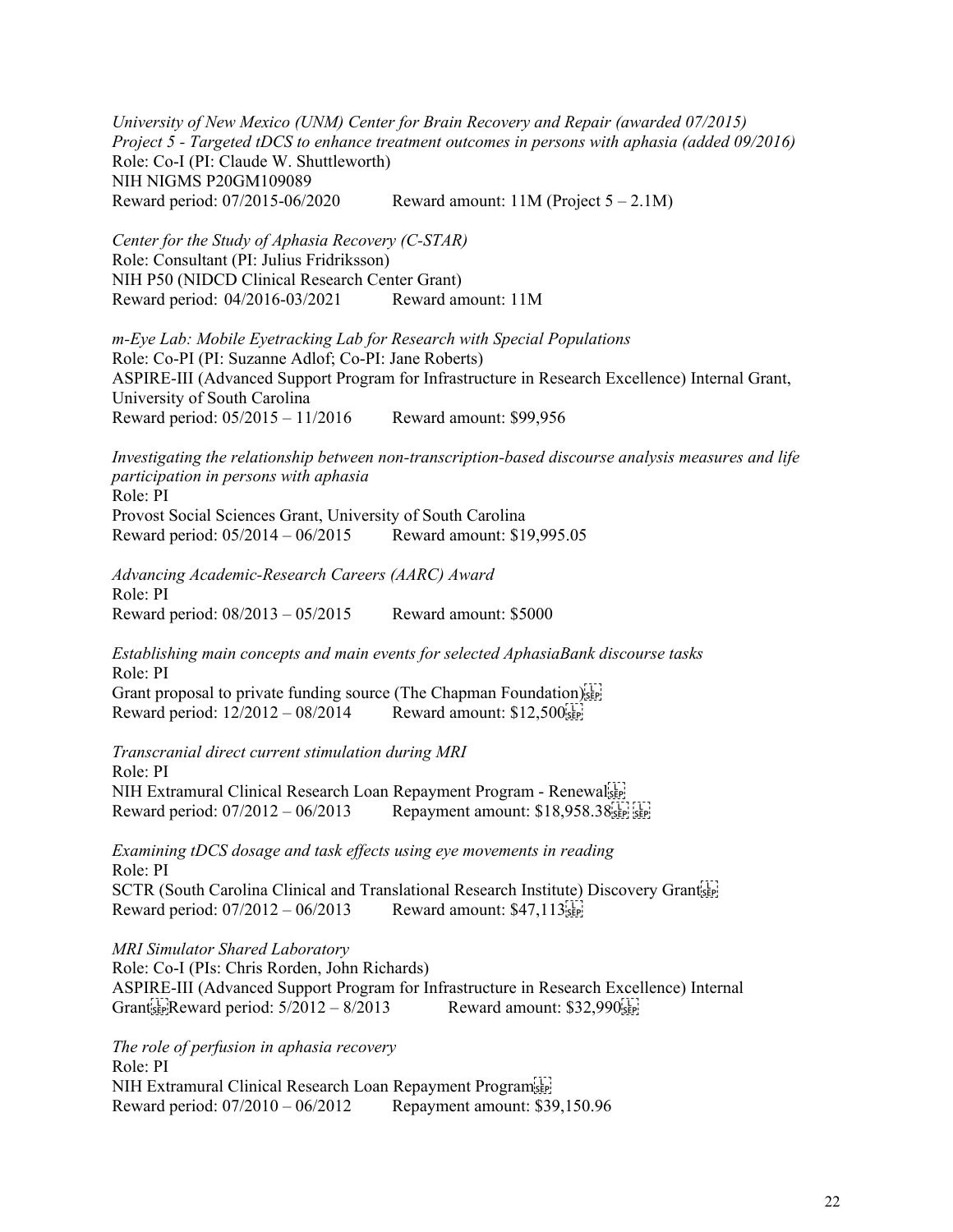#### *Mentored Student Funding (as Mentor/Preceptor)*

*Examining adjuvant effects of tDCS on script-training treatment in aphasia*  Role: Mentor (PI: Sarah Grace Dalton) LSVT Global Small Student Grant Reward period: 2017-2019 Reward amount: \$1500

*Students Preparing for Academic-Research Careers (SPARC) Award*  Role: Mentor (Student: Nicole Larsen) Reward period: 2017-2018

Student research award Role: Mentor (Student: Gabriela Quevedo-Levesque) UNM McNair Scholars Program Reward period: 2016

*Behavioral and neurophysiological outcomes following intensive language action therapy (ILAT) using the WHO-ICF framework* Role: Preceptor (PI: Sarah Grace Dalton) American Heart Association Student Scholarship in Cerebrovascular Disease & Stroke Reward period: 2014 Reward amount: \$2000

Student research award Role: Mentor (Student: Virginia Payne) USC Magellan Grant Reward period: 2013

### **Pending or Submitted Research Funding**

*Speech profiles and cue responsiveness in primary progressive aphasia* Role: Co-I NIH NIDCD, R01 administrative supplement – submitted Oct 13, 2020

*Group singing to support social wellbeing and communication in adults with communication disorders: A knowledge generation and mobilization partnership*  Role: Collaborator SSHRC – Social Sciences and Humanities Research Council of Canada – submitted October 29, 2020

*A sing-along app to improve wellbeing* Role: Co-PI (Co-PI: Carmi) NIH NCCIH, R61/R33 – submitted October 2, 2020

### **Not Awarded**

*TBI chronic disease management in rural underserved areas utilizing Project ECHO* Role: Co-I (PI: Quinn) NIDILRR – submitted April 10, 2020

*A sing-along app to improve psychosocial wellbeing* Role: Co-PI (Co-PI: Carmi)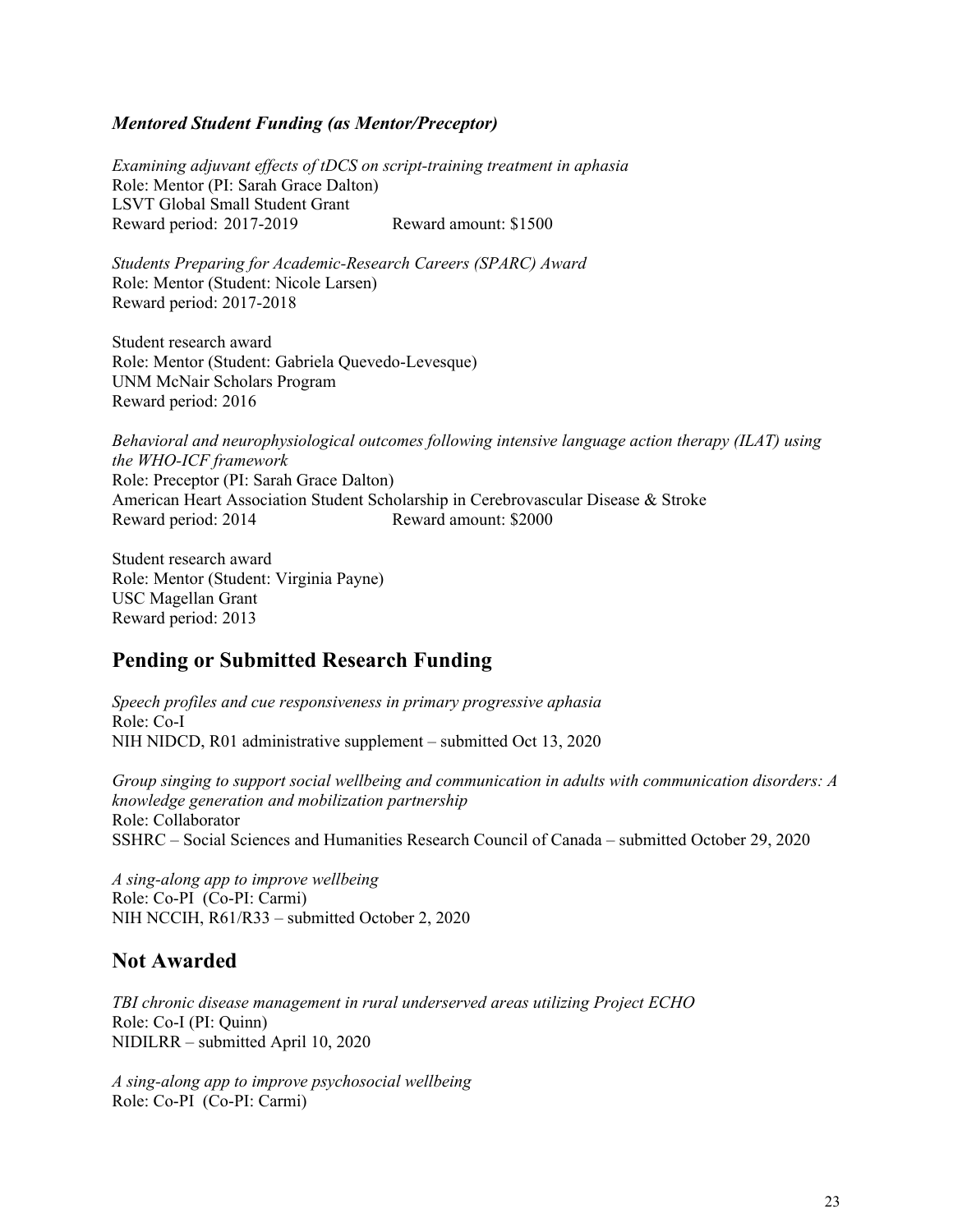NIH SBIR – submitted May 1, 2020

*A synchronized singing platform to improve social bonding and emotional wellbeing* Role: Co-PI (Co-PI: Carmi) NIH NCCIH, R61/R33 – submitted February 28, 2019

*Optimizing targeted interventions for aphasia* Role: PI NIH NIDCD, R01 – submitted February 1, 2019

*Advancing the methodological rigor of non-invasive neuromodulation research* Role: PI National Institutes of Health, R01 – submitted October 2017

*Targeted electrical stimulation for auditory processing deficits after traumatic brain injury* Role: Co-I (PI: Davin Quinn) Department of Defense Medical Research and Development Program (DMRDP) Hearing and Balance Research Award – submitted March 2017

*Measurement of brain activity during working memory tasks paired with brain stimulation* Role: PI UNM Women in STEM Faculty Development Award – submitted February 2017

*Real-time measurement of cortical hemodynamics during concurrent brain stimulation and cognitive tasks* Role: PI UNM Women in STEM Faculty Development Award – submitted June 2016

*Non-transcription-based discourse analysis for picture description tasks: Development and inter-method reliability* Role: PI UNM Research Allocations Committee – submitted February 2016

*Enhancing neural plasticity in aphasia: Pairing non-invasive brain stimulation with intensive speechlanguage therapy in a clinical rehabilitation setting* Role: Co-I (PI: Esther Kim) Canadian Institutes of Health Research – submitted February 2016

*Patient factors, quality of care, and outcomes for persons with aphasia post-stroke: A Get With The Guidelines – Stroke study* Role: PI American Heart Association/American Stroke Association Young Investigator Database Research Seed Grant – submitted  $2015^{\frac{1}{12}}_{\text{SEP}}$ 

*Individual and environmental contributors to life participation of community-dwelling persons with aphasia and their care partners* Role: Co-PI (Co-PIs: Katarina Haley, Adam Jacks) National Institute on Disability, Independent Living, and Rehabilitation Research (NIDILRR) – submitted 2015

*Treating Individuals Post Stroke in a Dyad-Based, Technology-Assisted Weight Loss Program*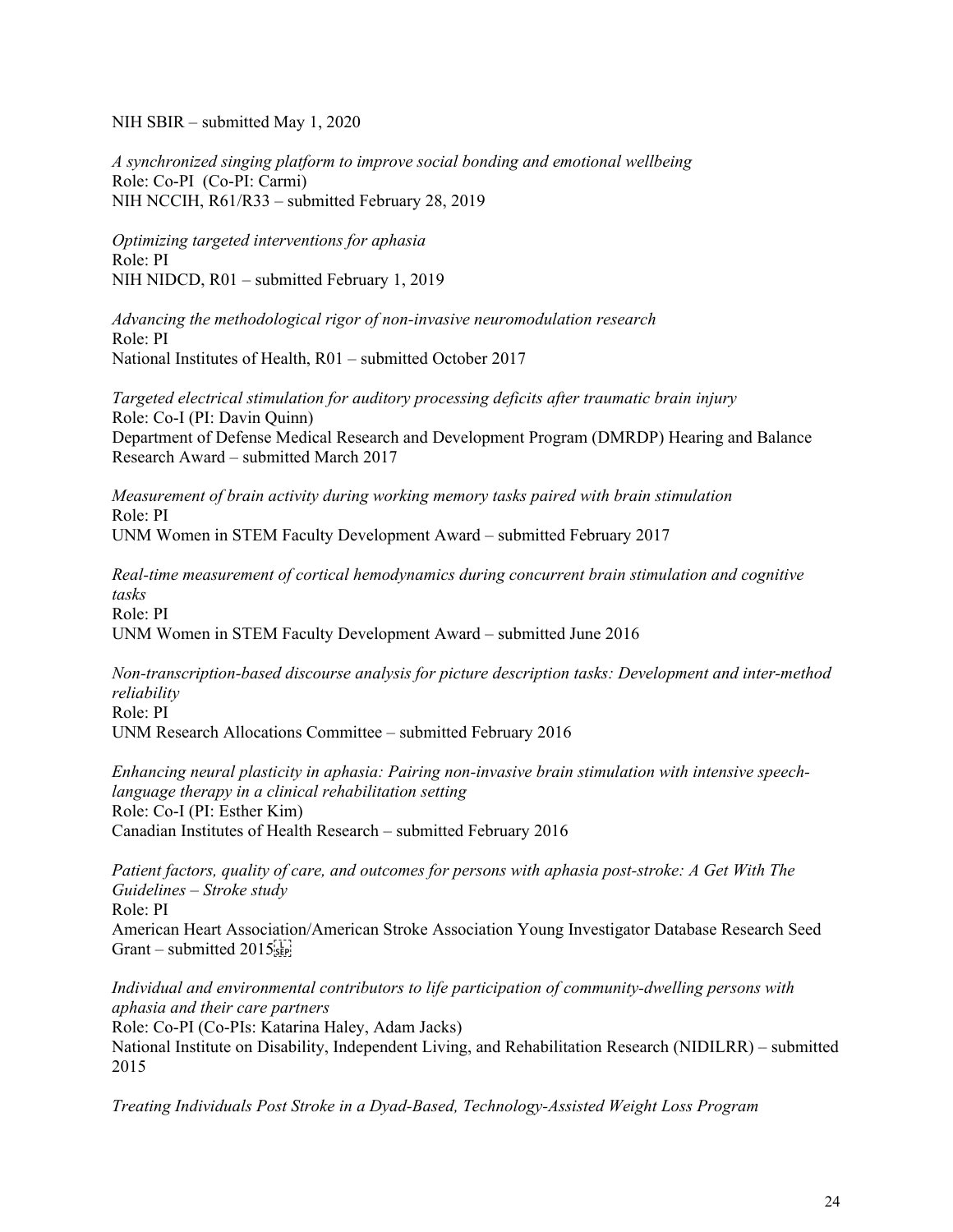Role: Co-I (PIs: Delia West, Stacy Fritz) AHA Collaborative Sciences Award – submitted 2015

*Using clinical neuroimaging with bedside assessments to improve prognosis of post-stroke outcomes after first and recurrent stroke* Role: PI ASHFoundation New Century Scholars Award – submitted 2014

*Non-transcription-based discourse analysis for picture description tasks: Inter-method reliability*  Role: PI ASPIRE-I (Advanced Support Program for Innovation in Research Excellence) Internal Grant – submitted 2014

*Using eyetracking to measure auditory comprehension of discourse* Role: PI American Association of University Women (AAUW), American Fellowships, Summer/Short-Term Research Publication Grant – submitted 2013 

*Using clinical neuroimaging with bedside assessments to improve prognosis of post-stroke outcomes*  Role: PI ASPIRE-II (Advanced Support Program for Integration in Research Excellence) Internal Grant – submitted 2013

*The effect of tDCS on the literacy and literacy-related skills of college students with learning disabilities*  Role: Co-I (PI: Kenn Apel) ASPIRE-I (Advanced Support Program for Innovation in Research Excellence) Internal Grant – submitted 2013

*Neural predictors of aphasia recovery*  Role: Co-I (PI: Julius Fridriksson) NIH R01 – A type 2 renewal application – submitted  $2012$ 

#### *Mentored Student Submissions (as Mentor/Preceptor)*

*Characterization of electrophysiological changes in individuals with chronic stroke-induced deficits* Role: Sponsor (PI: Sarah Grace Dalton) NIH F31 – submitted 2017 *Neural correlates of learning potential* Role: Mentor (PI: Sarah Grace Dalton) CAPCSD/Plural Publishing Grant – submitted 2015

Student research awards Role: Mentor (Students: Branch, Quevedo-Levesque, Torres) Undergraduate Student Research Initiative – submitted 2015

*Neural correlates of learning potential* Role: Mentor (PI: Sarah Grace Dalton) SPARC Graduate Research Grant – submitted 2014

*Predicting treatment response to intensive language action therapy*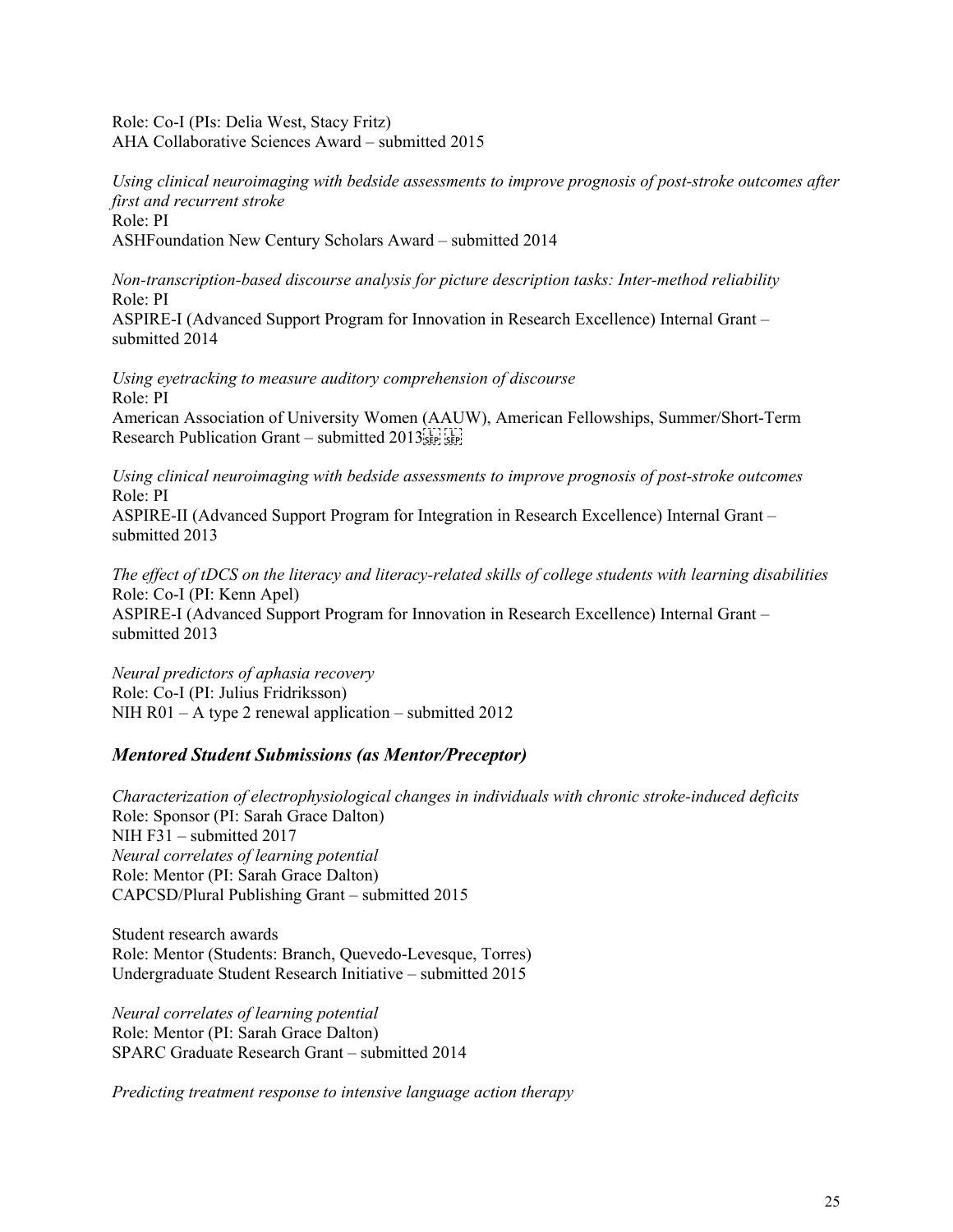Role: Mentor (PI: Sarah Grace Dalton) CAPCSD/Plural Publishing Grant – submitted 2014

Student research award Role: Mentor (Student: Victoria Harlow) USC Magellan Grant – submitted 2014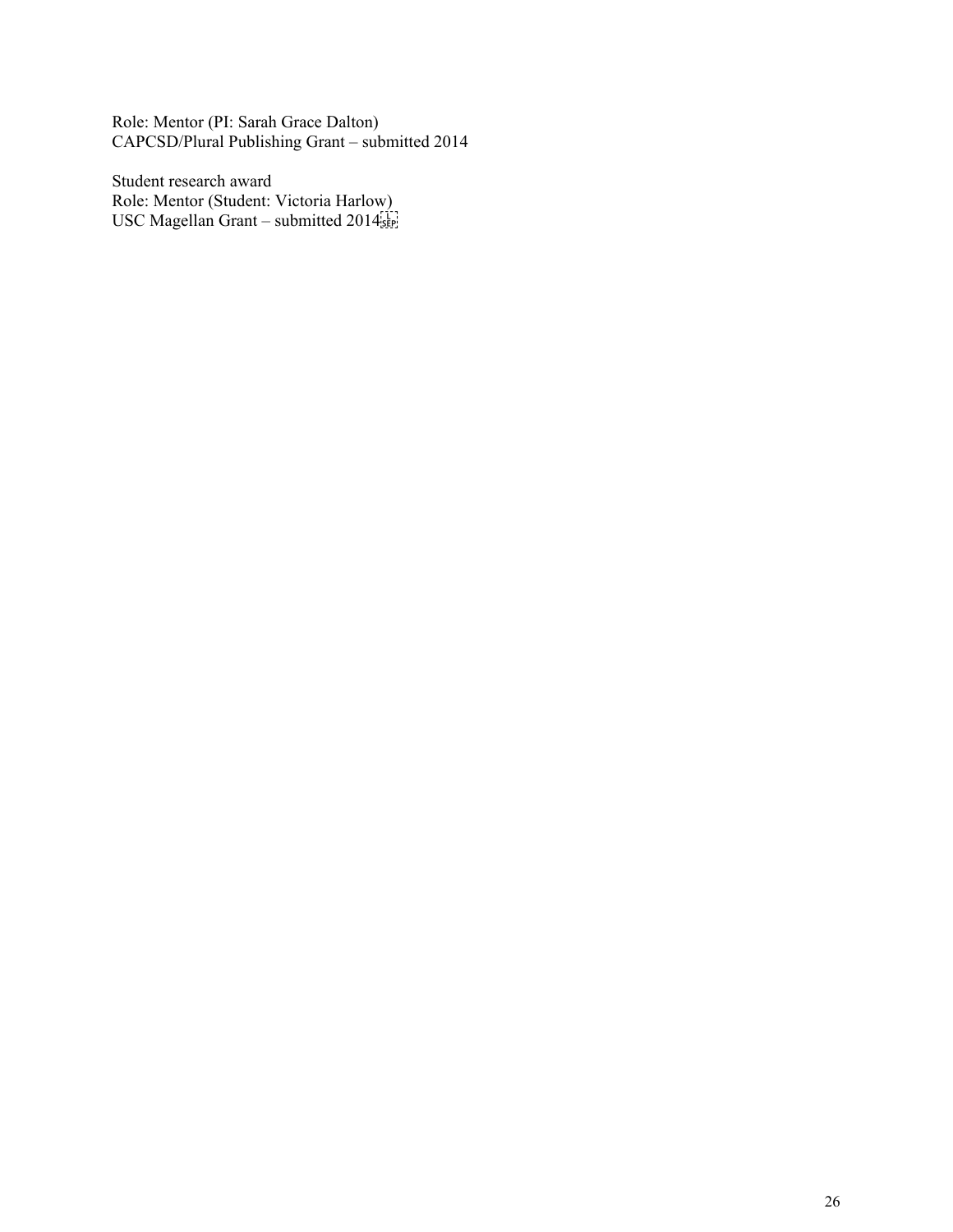# **Teaching**

# **Doctoral Advisement**

### *Doctoral committee chair*

Sarah Grace Hudspeth Dalton, 2013-2019, Linguistics (LING)/Speech and Hearing Sciences (SHS) (UNM), *Using electrophysiology to investigate changes in brain activation in individuals with chronic stroke* (Co-Chair – Holly Jacobson) (student passed with distinction)

### *Doctoral dissertation committee member*

Mohammed ALHarbi, 2018-present, Rehabilitation Sciences (UK)

Jenn Olejarczyk, 2015-2017, Experimental Psychology (PSYC) (USC), *Time-course of scene search guidance under salience-driven and memory-driven demands* (Chair – Robin Morris)

Kimberly Smith, 2015, Communication Sciences and Disorders (COMD) (USC), *Eye movements of individuals with aphasia during reading and scene viewing* (Chair – Julius Fridriksson)

Denise Peters, 2011-2015, Exercise Science (EXSC) (USC), *Correlation between white matter integrity and upper and lower extremity motor function in chronic stroke* (Chair – Stacy Fritz)

### *Doctoral comprehensive exams committee member*

William Brixius, 2015, PSYC (USC), *Recruitment of occipital cortex in the absence of phenomenal vision*

Jenn Olejarczyk, 2014-2015, PSYC (USC), *Is oculomotor control synonymous with cognitive control?*

H. Isabel Hubbard, 2012, COMD (USC)

Denise Peters, 2011, EXSC (USC)

### **Masters Advisement**

#### *Thesis committee chair*

Nicole Castellano, 2021-present, SHS (UNM), in progress

Janet Adams, 2020-present, SHS (UNM), in progress

Eileen Armes, 2019-2020, SHS (UNM), *The relationship between narrative informativeness and activity and participation in chronic stroke-induced aphasia* (student passed with distinction)

Trisha Tanaka, 2016-2017, SHS (UNM), *Estimating the impact of assessment and treatment fidelity on aphasia treatment outcomes*

Elizabeth Young, 2016-2017, SHS (UNM), *Discourse changes following severe TBI: A longitudinal study*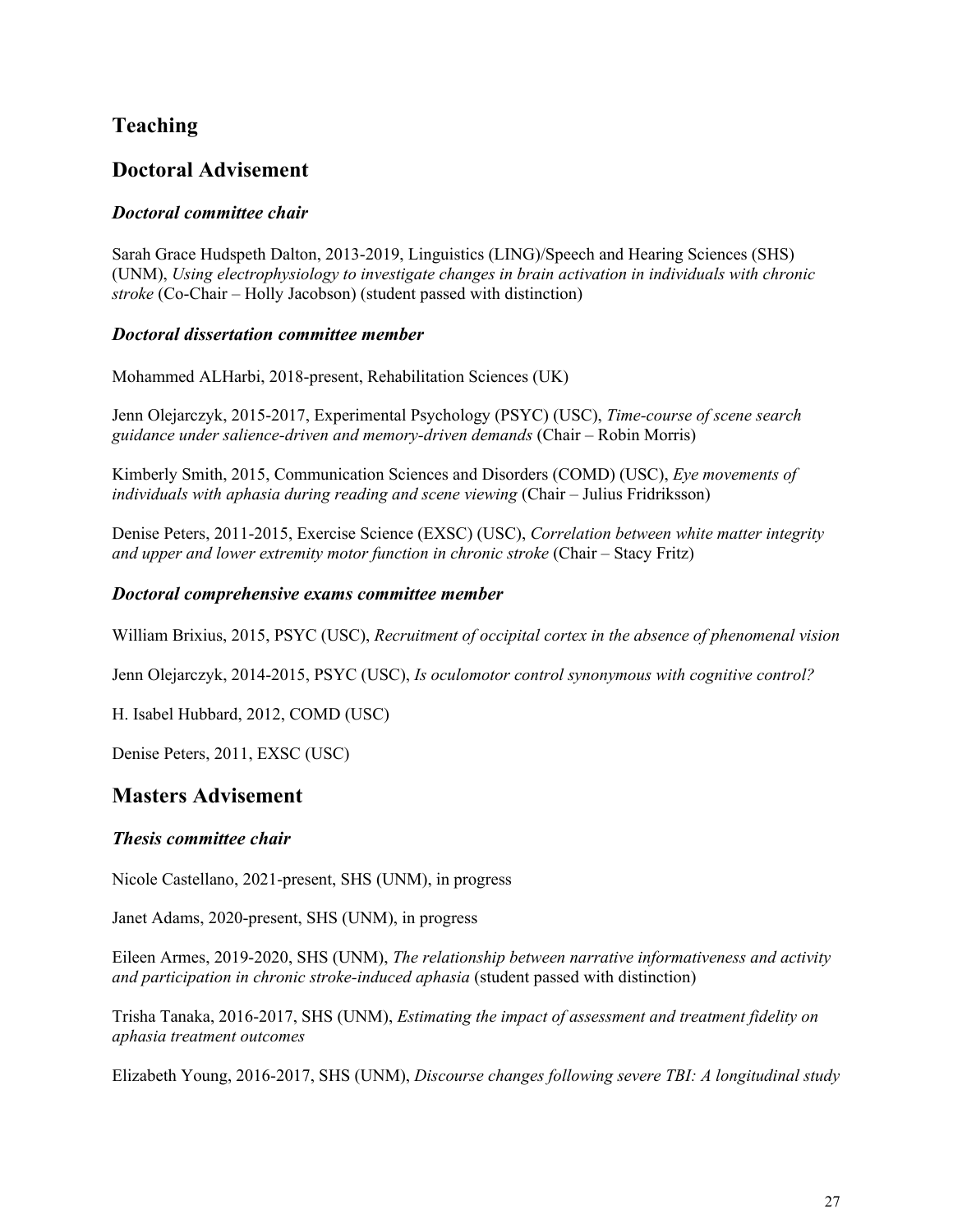Emily Dillow, 2013, COMD (USC), *Narrative discourse in aphasia: Main concept and core lexicon analyses of the Cinderella story*

#### *Thesis committee member*

Jessica DeSanctis, 2021-present, SHS (UNM), in progress (Chair – Amy Neel)

Sofiya Krasilshchikova, 2019-2010, SHS (UNM), *Speech characteristics of professional fighters* (Chair – Amy Neel)

Jade Bowden, 2018-2019, CSD (UNH), *Macrostructural story grammar analysis of Cinderella narratives in a large non-clinical sample* (Chair – Kathryn Greenslade)

Aaron Padilla, 2016-2017, SHS (UNM), *The impact of dysphagia on quality of life and stigma in Hispanic New Mexicans* (Chair – Phyllis Palmer)

Sheida Abdi, 2015-2017, COMD (USC), *Determining the validity of a web-based, self-rating checklist assessment of vocabulary knowledge* (Chair – Suzanne Adlof)

Rebekah DeGarmo, 2010, COMD (USC), *Do baseline language impairment measures predict anomia treatment outcomes?* (Chair – Julius Fridriksson)

#### *Masters research mentor*

Olivia Catt and Laura Goodrich, 2014-2016, COMD (USC), *Activity levels and lifestyle profiles in caregivers and noncaregivers*, Presented at 2016 COMD Research Festival

Jennifer Nelson and Jordan Patrick, 2014-2016, COMD (USC), *The relationship between action/object naming and discourse in individuals with aphasia*, Presented at 2016 COMD Research Festival

Samantha Clasen, 2013-2014, COMD (USC), *Change in discourse ability for untrained picture description tasks following intensive aphasia therapy*, Presented at 2014 COMD Research Festival, 2015 South Carolina Speech Language Hearing Association

Whitney Saunders, 2013-2014, COMD (USC), *The relationship between discourse performance and life participation in persons with aphasia*, Presented at 2014 COMD Research Festival, 2015 South Carolina Speech Language Hearing Association, 2015 AphasiaAccess Leadership Summit

Sara Mallon and Stephanie Miller, 2013-2014, COMD (USC), *Auditory vigilance and auditory comprehension in persons with aphasia*, Presented at 2014 COMD Research Festival

Monica Davis and Whitney Smith, 2012-2013, COMD (USC), *Main concept production in persons with aphasia: A comparison of subtypes*, Presented at 2013 COMD Research Festival and 2014 Clinical Aphasiology Conference

Sarah Campbell and Nicole Williams, 2012-2013, COMD (USC), *Discourse measures in aphasia and observer ratings of comfort and typicality*, Presented at 2013 COMD Research Festival and 2013 American Speech-Language Hearing Association Convention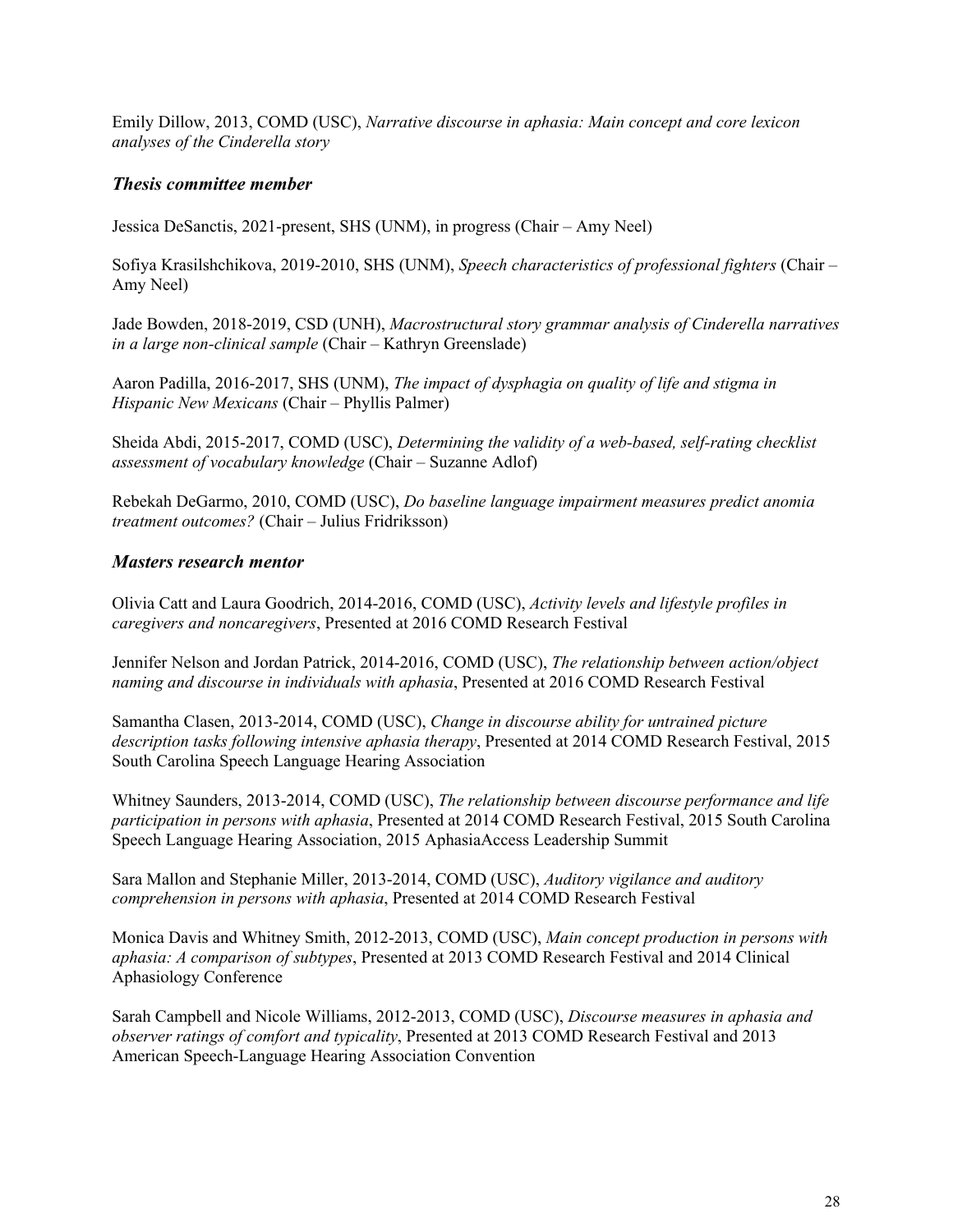Laura Connor and Erin Morrow, 2012, COMD (USC), *Gender and discourse: Is his story different from her story?*, Presented at 2012 COMD Research Festival

Emily Dillow and Katie Ford, 2012, COMD (USC), *Cinderella sweeps, dances, and lives happily ever after: Core verb use in persons with aphasia*, Presented at 2012 COMD Research Festival

Hannah Summer, 2012, COMD (USC), *The effects of low-dosage noninvasive brain stimulation on eye movements during paragraph reading*, Presented at 2012 COMD Research Festival

## **Bachelor's Honors Advisement**

 $N/A$ 

### **Undergraduate Student Mentoring**

### *Undergraduate thesis committee member*

Caroline Clark, 2011, PSYC, *Functional MRI naming performance correlates with naming ability in aphasia studies* (Chair – Julius Fridriksson)

### *Undergraduate research mentor*

Elizabeth Phillips, 2018, Undergraduate Pipeline Network (UPN) scholar, *Feasibility of group script training for individuals with primary progressive aphasia*

Gabriela Quevedo-Levesque, 2016-2017, McNair Scholar, *Broca's aphasia in many languages: A description of discourse*

Caroline Carmody, 2014-2015, post-bac (USC), *Age differences in lexical usage*

Victoria Harlow, 2014-2015, BIOL (USC), *Eye movements during reading tasks*

Zachary Irvin, 2015, EXSC (USC), EXSC 483 External Clinical Research Practicum

Taylor McDonald, 2015, EXSC (USC), EXSC 481/482 External Clinical Research Practicum

Kirby O'Keefe, 2015, EXSC (USC), EXSC 481/482 External Clinical Research Practicum

Lindsay Meredith, 2014, PSYC (Miami University), Two projects: 1) *Are eye-movements during paragraph reading affected by low-dosage transcranial direct current stimulation (tDCS)?* 2) *Learning potential as a predictor of treatment response* (Visiting Scholar, Summer Research Experience in Brain and Cognitive Sciences [SREBCS]) (PSYC)

Project 1 involved preliminary analysis of full set of data presented at 2015 NYC Neuromodulation Conference; Project 2 was used as foundation for manuscript

Virginia Payne, 2013-2014, PSYC, *Health status and life participation changes in the lives of caregivers of persons with aphasia* (Magellan mini-grant)

Catherine Skahen, 2013-2014, Premed (University of South Carolina – Greenville), Recruitment and assessment for study titled *Using Acute Neuroimaging to Predict Outcomes in Stroke*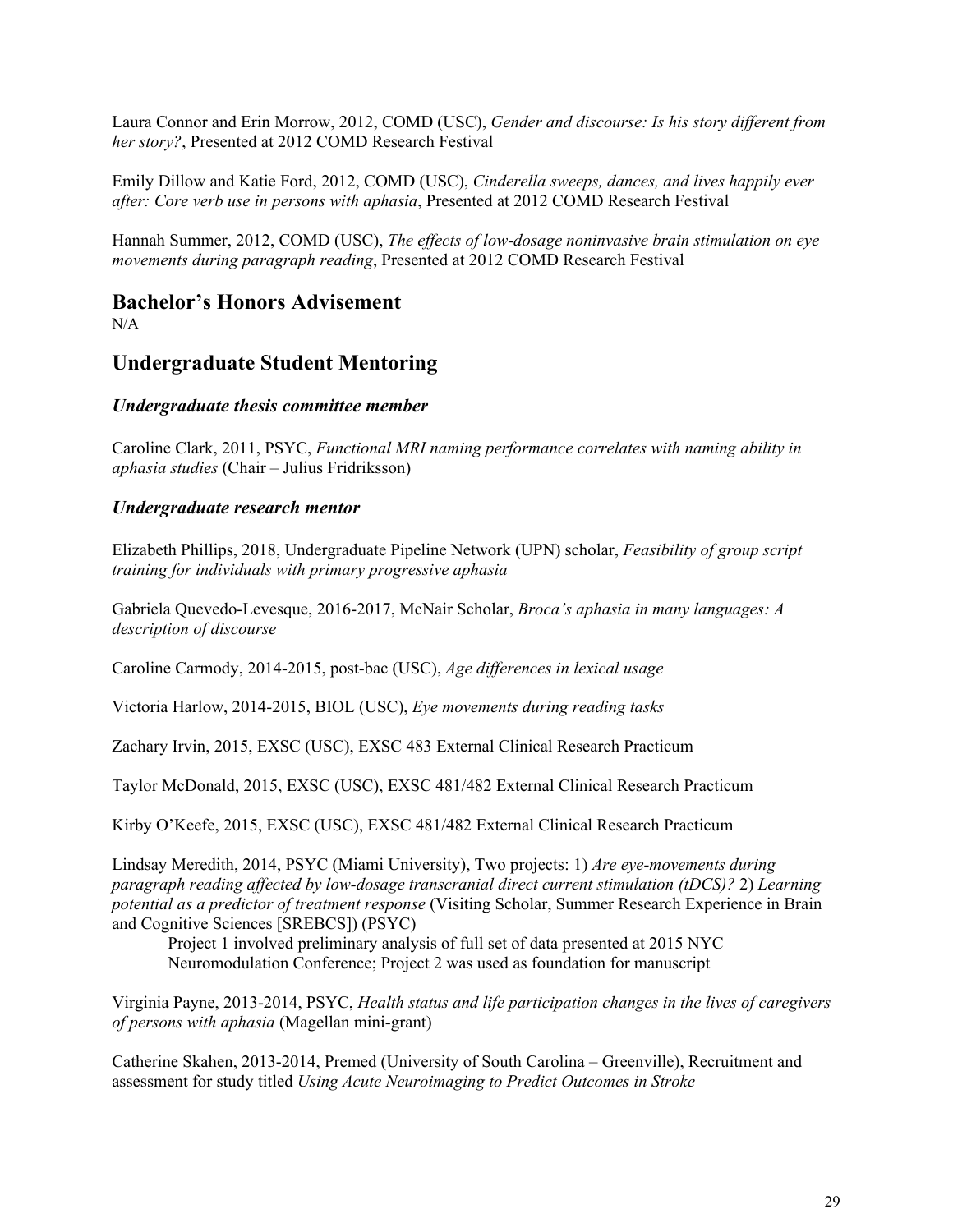Emily Graczyk and Taylor Hanayik, 2012, BMEN and PSYC, *Sensation ratings during high-definition transcranial direct current stimulation* (BMEN and PSYC); Poster presented at USC Discovery Day

# **Classroom Teaching**

Spring 2021; SHS 507; Adult Neurogenic Communicative Disorders (graduate) Fall 2020; SHS 450; Neural Basis of Communicative Disorders (undergraduate and graduate) Spring 2020; SHS 507; Adult Neurogenic Communicative Disorders (graduate) Spring 2020; SHS 458; Preclinical Training (undergraduate and graduate) Fall 2019; SHS 450; Neural Basis of Communicative Disorders (undergraduate and graduate); 58 students Spring 2019; SHS 507; Adult Neurogenic Communicative Disorders (graduate); 30 students Fall 2018; SHS 450; Neural Basis of Communicative Disorders (undergraduate and graduate); 65 students Spring 2018; SHS 458; Preclinical Training (undergraduate and graduate); 64 students Spring 2018; SHS 507; Adult Neurogenic Communicative Disorders (graduate); 32 students Fall 2017; SHS 450; Neural Basis of Communicative Disorders (undergraduate and graduate); 61 students Spring 2017; SHS 507; Adult Neurogenic Communicative Disorders (graduate); 28 students Fall 2016; SHS 450; Neural Basis of Communicative Disorders (undergraduate and graduate); 60 students Spring 2016; SHS 507; Adult Neurogenic Communicative Disorders (graduate); 25 students Fall 2015; SHS 450; Neural Basis of Communicative Disorders (undergraduate and graduate); 51 students Spring 2015; COMD 711; Seminar in Speech-Language Pathology (graduate); 9 students Fall 2014; COMD 502; Neurocognitive Bases of Language Behavior (graduate); 32 students Spring 2014; COMD 711, Seminar in Speech-Language Pathology (graduate); 9 students Fall 2013; COMD 502; Neurocognitive Bases of Language Behavior (graduate); 37 students Spring 2013; COMD 721, Cognitive Retraining (graduate); 31 students Spring 2013; COMD j705, Language Disorders in Adults (distance education; graduate); 34 students Spring 2010; COMD j705, Language Disorders in Adults (distance education; graduate); 33 students Spring 2010; COMD 705, Language Disorders in Adults (graduate); 41 students Spring 2009; CMSD 3110, Speech & Voice Science II (undergraduate); 45 students Spring 2008; CMSD 3110, Speech & Voice Science II (undergraduate); 45 students Fall 2007; CMSD 4800/6800, Principles of Communication Neuroscience (undergraduate and graduate); 24 students Spring 2007; CMSD 3110, Speech & Voice Science II (undergraduate); 49 students Fall 2006; CMSD 3010, Speech & Voice Science I (undergraduate); 52 students Fall 2005; CMSD 4090/4010, Phonetics (undergraduate); 40 students Fall 2004; CMSD 4090/4010, Phonetics (undergraduate); 63 students

### *Co-teaching/Didactics*

Spring 2021; Division of Physical Medicine and Rehabilitation; 3 lectures – Aphasia Management; Cognitive-Communication Disorder Management; Mild Traumatic Brain Injury and Concussion

Fall 2019; Division of Physical Medicine and Rehabilitation; Stroke and Brain Injury Lectures; 6 students

### **Curriculum Development or Teaching Administrative Positions**

#### *Course Development*

Preclinical Training, SHS 458 (developed and taught Spring 2018) Adult Neurogenic Communicative Disorders, SHS 507 (developed and first offered Spring 2016)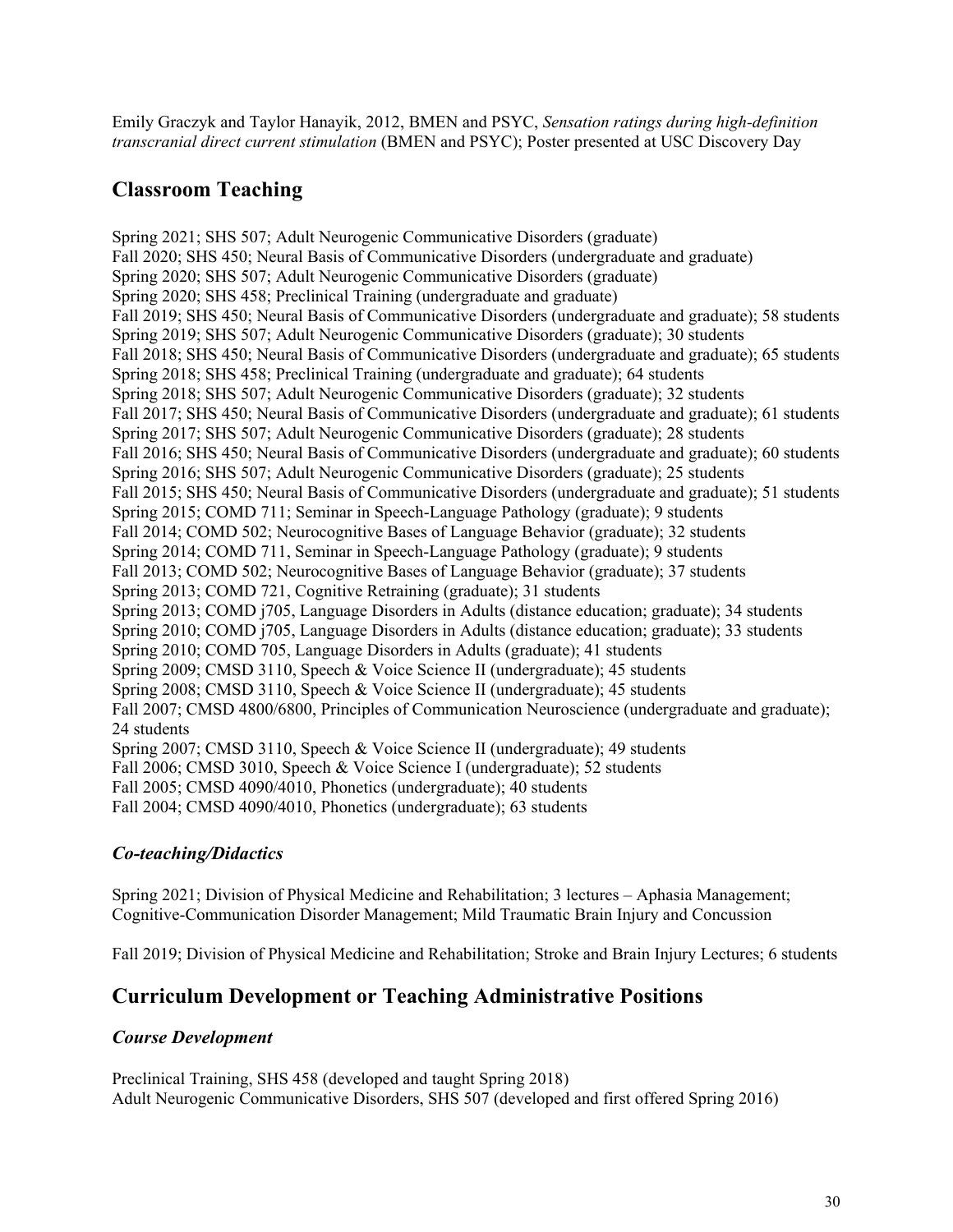Seminar in Speech-Language Pathology, COMD 711 (developed and first offered Spring 2014) Neurocognitive Bases of Language Behavior, COMD 502 (developed and first offered Fall 2013) Cognitive Retraining, COMD 721 (developed and first offered Spring 2013) Phonetics, CMSD 4090 (developed and first offered Fall 2004)

Addition of dissection (sheep brain) experience to SHS 507, SHS 450, COMD 502, and addition of cadaver lab observation to COMD 711.

Addition of dissection (human brain) experience to SHS 450 (Fall 2019)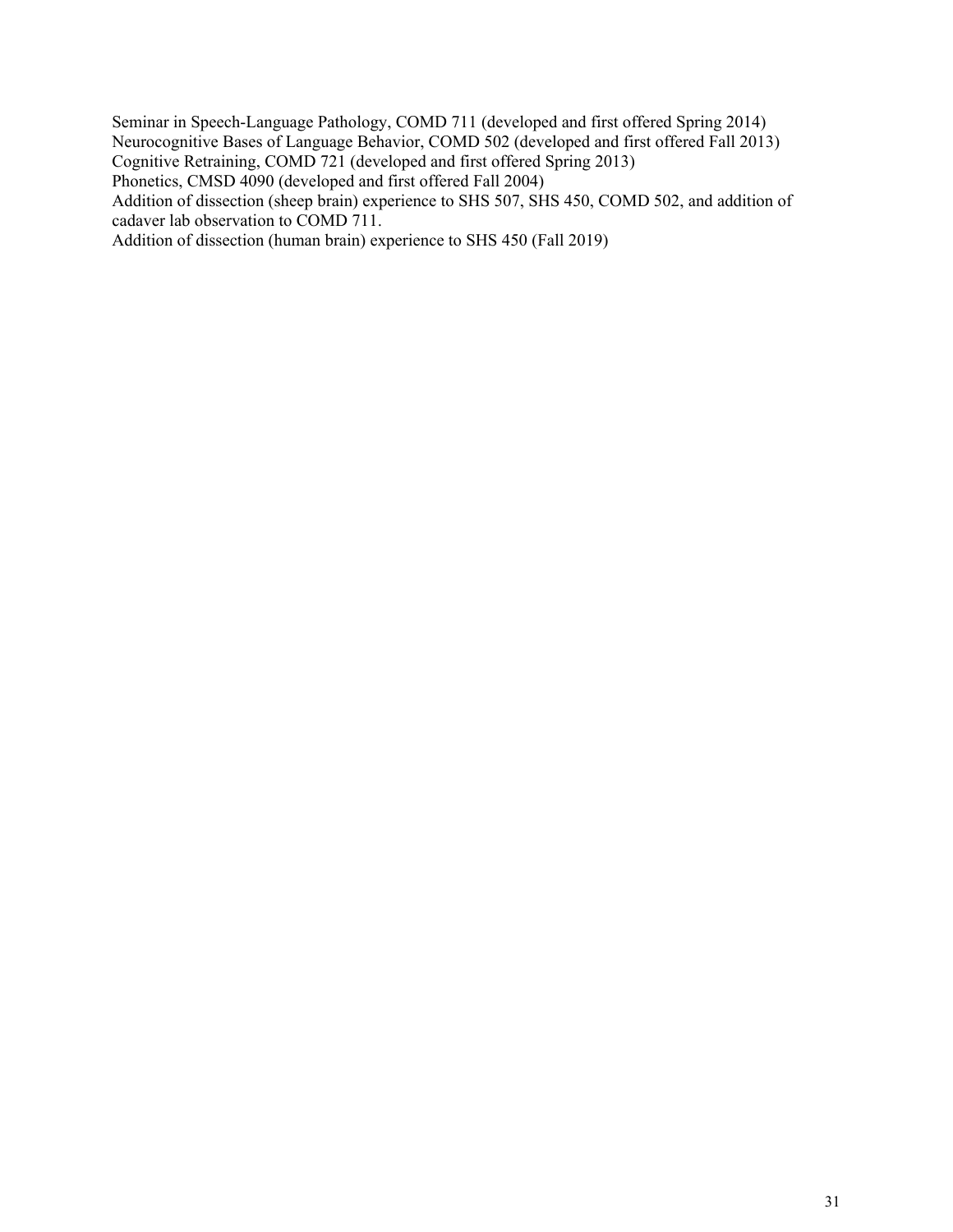## **Service**

### *Local/Regional clinical services*

Leader/Facilitator, Group for Persons with Primary Progressive Aphasia (Research), Department of Speech and Hearing Sciences, University of New Mexico, 2017-present

Leader/Facilitator, NeuroChoir\*, Department of Speech and Hearing Sciences, University of New Mexico, 2016-present

\*news about NeuroChoir:

- 1 <http://kunm.org/post/making-music-neuro-choir>
- 2 <https://news.unm.edu/news/stroke-recovery-and-socializing-through-song>
- 3 [https://www.krqe.com/news/albuquerque-metro/recovering-from-brain-injury-through](https://www.krqe.com/news/albuquerque-metro/recovering-from-brain-injury-through-song/1101093646)[song/1101093646](https://www.krqe.com/news/albuquerque-metro/recovering-from-brain-injury-through-song/1101093646)
- 4 [https://www.youtube.com/watch?v=guU\\_uRaFbHI](https://www.youtube.com/watch?v=guU_uRaFbHI)
- 5 [https://www.youtube.com/watch?v=Q4\\_0Xd7HNoM](https://www.youtube.com/watch?v=Q4_0Xd7HNoM)

Leader/Facilitator, Groups for Persons with Acquired Neurological Disorders (Research), Department of Speech and Hearing Sciences, University of New Mexico, 2016-present

Advisor, Post-Stroke Communication Group, Department of Speech and Hearing Sciences, University of New Mexico, 2015-2018

Leader/Facilitator, Aphasia Communication Group, Tuomey Healthcare System/University of South Carolina, 2014-2015

Consultant, The University of Georgia Summer Comprehensive Aphasia Rehabilitation Education (CARE Dawgs) Program, June 2014, June 2015

Facilitator, Stroke Recovery Groups, The University of South Carolina, 2011 – 2013

#### *Local/Regional community services and relations*

Member, NM Chronic Disease Prevention Council, Heart Disease and Stroke Workgroup, 2020 present Member, New Mexico Brain Network, 2015-2020 (Strategic Planning 2016-2018) Tier I judge for the  $60<sup>th</sup>$  Georgia Science and Engineering Fair, April 2008

#### *Presentations*

NM Chronic Disease Prevention Council, Heart Disease and Stroke Workgroup (2021, Mar). *CDPC Lunch and Learn part 2 – Survivor Stories*. (moderators: **J.D. Richardson** and J. Martinez) <https://www.youtube.com/watch?v=Nhvl8Maaa-k>

**Richardson, J.D.** (2020, Dec). *Aging, hearing, and communication.* Presentation at the Albuquerque Oasis. (\*double entry – listed also for Contributed Presentations)

**Richardson, J.D.** (2020, Nov). *Caring for the caregiver*. Presentation at the "Heads up: Be a voice for hope and healing" Brain Injury Alliance of New Mexico conference. (\*double entry – listed also for Contributed Presentations)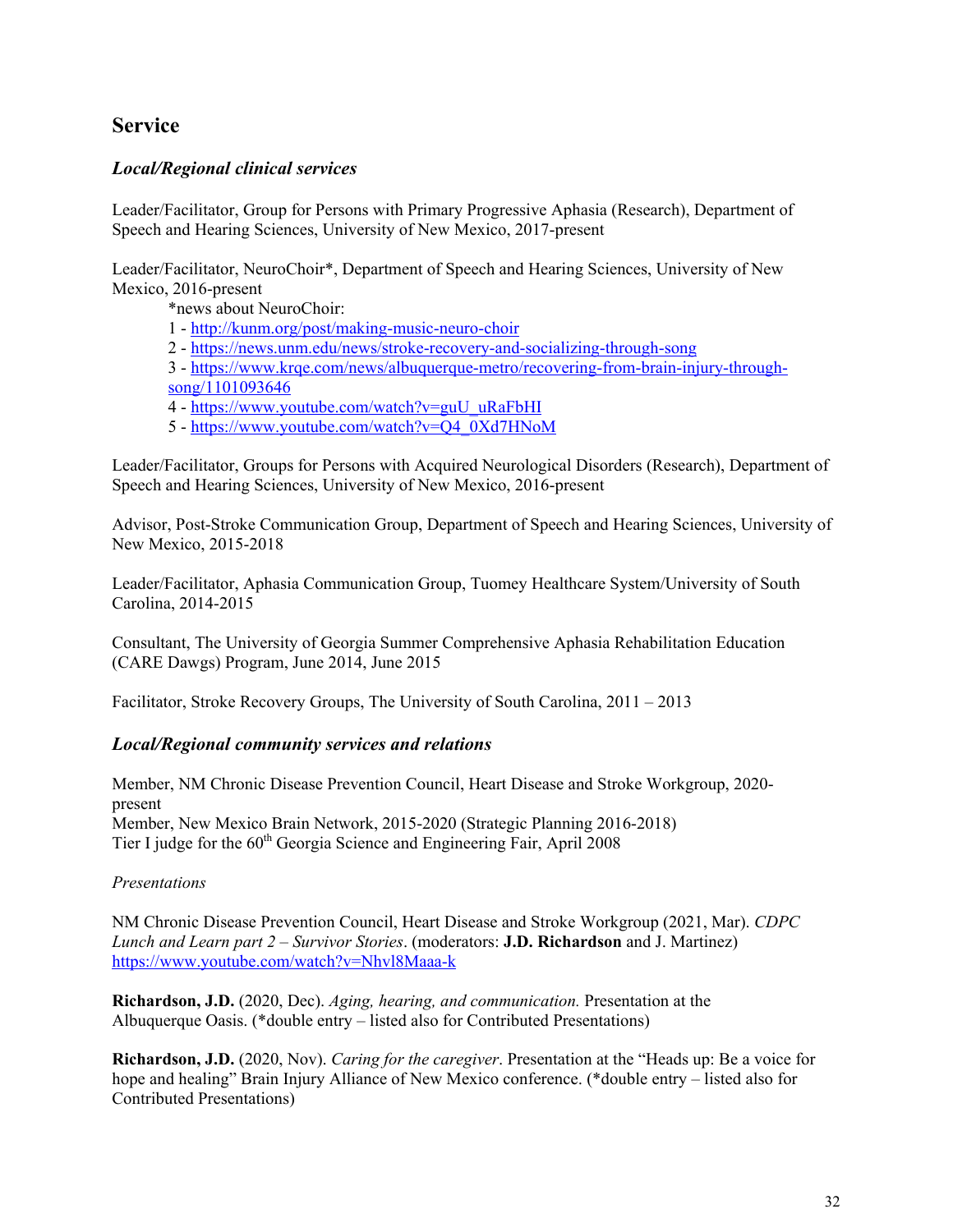**Richardson, J.D.** (2020, Oct). *Maximizing support for the caregiver*. Presentation at the "Get back in gear 2020" Brain Injury Alliance of New Mexico conference.

**Richardson, J.D.** (2019, Sep). *Stimulating conversation in aphasia.* Presentation to the University of New Mexico Board of Regents.

**Richardson, J.D.** (2019, Sep). *Stimulating conversation in aphasia.* Presentation to the University of New Mexico Board of Regents Academic/Student Affairs and Research (ASAR) Committee.

**Richardson, J.D.** (2018, Oct). *Research basics for potential participants.* Presentation for New Mexico Brain Network.

**Richardson, J.D.** (2018, Jul). *Caring for the care partner.* Presentation to Presbyterian Senior Connection.

**Richardson, J.D.** (2018, May). *Communicating with persons with cognitive and communication impairment.* Presentation to Sandia Presbyterian Church.

**Richardson, J.D.** (2018, February). *How your brain talks to itself: Connectivity counts!* Invited presentation for the New Mexico Brain Bee, Albuquerque, NM. (\*double entry – listed also in Invited Lectures/Presentations)

**Richardson, J.D.** (2017, Oct). *Aging, Communication, and Brain Injury*. Presentation to Presbyterian Senior Connection.

**Richardson, J.D.** (2017, Sep). *Aging, hearing, and communication.* Presentation at the Albuquerque Oasis.

**Richardson, J.D.** (2017, Feb). *Aphasia and related speech-language disorders.* UNMHSC Medical School, Albuquerque, NM. (\*double entry – listed also in Invited Lectures/Presentations)

**Richardson, J.D.** (2017, Feb). *Measuring the target engagement of adjuvant brain stimulation in persons with aphasia.* UNMHSC Neurology Grand Rounds, Albuquerque, NM. (\*double entry – listed also in Invited Lectures/Presentations)

**Richardson, J.D.** (2016, Oct). *Tips for self-care for caregivers.* Invited presentation for New Mexico Brain Injury Alliance Annual Conference, Albuquerque, NM. (\*double entry – listed also in Invited Lectures/Presentations)

**Richardson, J.D.** (2016, Feb). *Communicating effectively with adults with communication disorders.*  Presentation to Albuquerque Civitan.

**Richardson, J.D.** (2015, Oct). *Investigating ways to maximize recovery potential in adults with brain injury*. Invited presentation for Southwest Conference on Disability, Albuquerque, NM. (\*double entry – listed also in Invited Lectures/Presentations)

**Richardson, J.D.** (2015, Aug). *Maximizing recovery potential after brain injury.* Invited presentation for New Mexico Brain Network, Albuquerque, NM. (\*double entry – listed also in Invited Lectures/Presentations)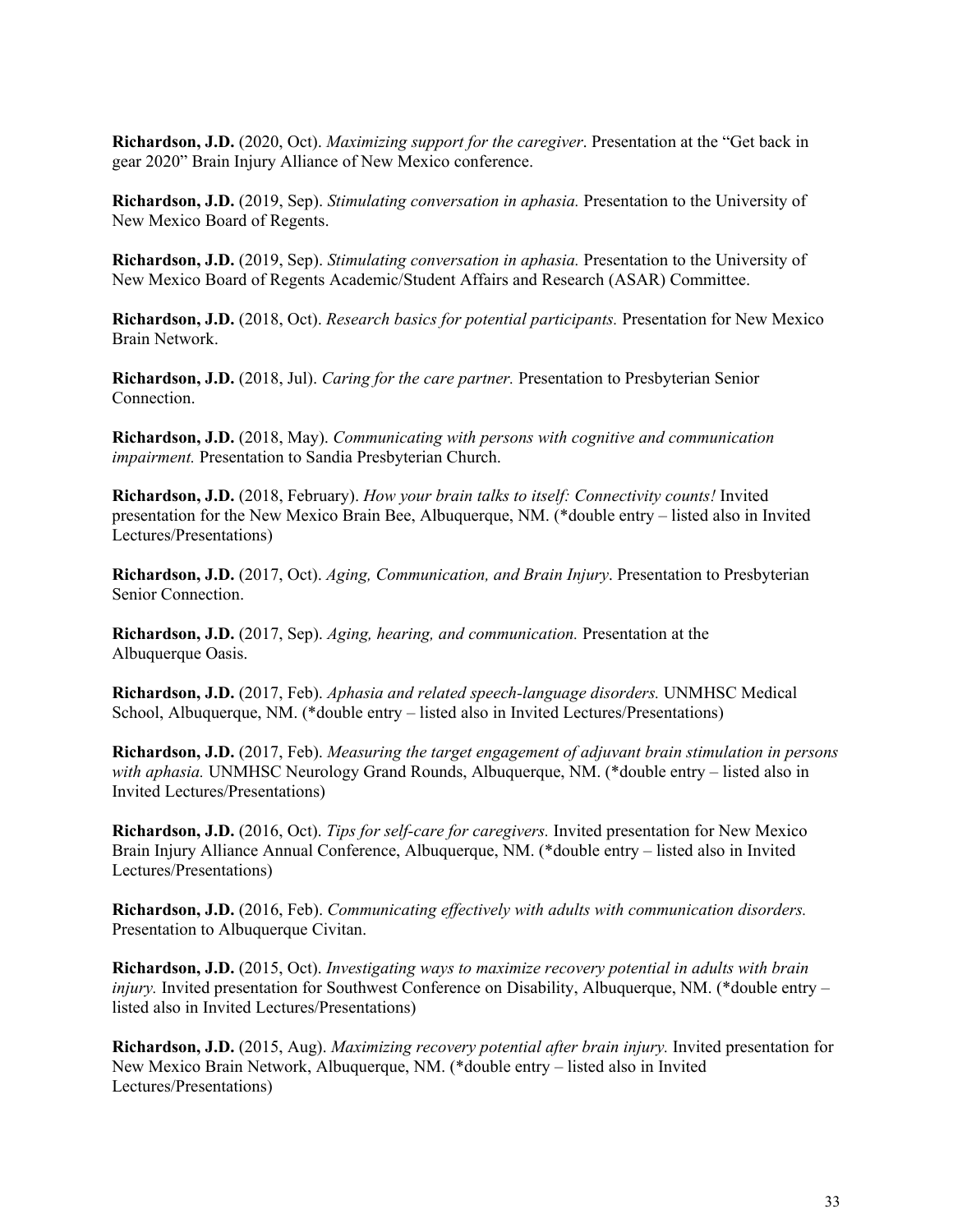**Richardson, J.D.** (2014, Feb). *Communicating effectively with adults with communication disorders.*  Presentation to Columbia Rotary Club.

**Richardson, J.D.** (2013, Feb). *How to communicate effectively with adults with communication disorders. T*raining session for Adult Protective Services caseworkers (organized by SC Department of Social Services and USC Center for Child and Family Studies).

#### *Department Committees*

Chair (UNM), Comprehensive Exams, 2019-present Member (UNM), Social Media Committee, 2019-present Member (UNM), Assessment Committee, 2019-present Member (UNM), Admissions, 2019-present Member (UNM), Comprehensive Exams, 2016-2019 Member/Co-Chair (UNM), Graduation Committee, 2018-2019 Member (UNM), Social Event Committee, 2018-2019 Co-Chair (UNM), Ph.D. program planning working group, 2016-present Department photographer (UNM), 2016-present Member (UNM), Ph.D. program planning working group, 2015-2016 Member (UNM), Library Liason, 2015-2018 Member (USC), IPE Committee, 2013-2015 Member (USC), PhD Committee, 2012-2015 Member (USC), Computer Committee, 2012-2013 Member (USC), Admissions, 2012-2013 Member (UGA), Search Committee for Assistant Professor, 2007

#### *School Committee*

Member (USC), Information Technology and Resources, 2013-2015

#### *University Committee*

Member (USC), Inter-professional education (IPE) Committee, 2014-2015

#### *Professional Committees*

Member, FoQUSAphasia, 2020-present Co-Chair (with Adam Jacks), Research Advisory Committee for Triangle Aphasia Project, 2013-present Co-Program Chair (with Katarina Haley), AphasiaAccess 2017 Member, Topic Committee for IPE/IPP, 2016 Annual Convention of the American Speech-Language-Hearing Association Member, AphasiaAccess Academic Curricula Working Group, 2015-present Member, Program Committee for Speech Science, 2006 Annual Convention of the American Speech-Language-Hearing Association

#### *Professional/Scholarly Service*

Invited Presenter, FoQUSAphasia, 2021 CEU Committee Co-Chair, Clinical Aphasiology Conference, 2019-present